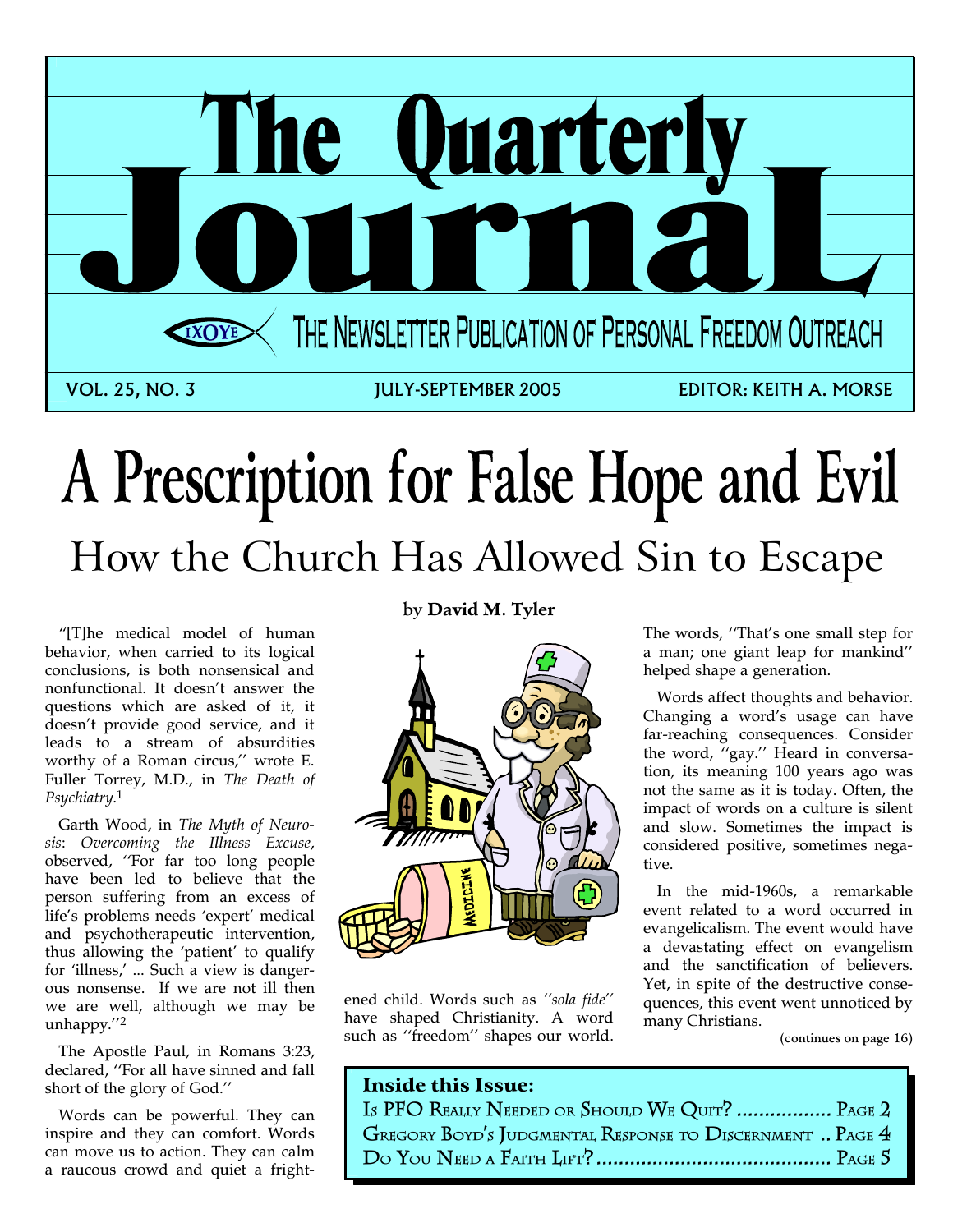# *Editorials*

# IS PFO REALLY NEEDED OR SHOULD WE QUIT?

In a day of pluralism and tolerance, apologetic and discernment ministries are viewed by some as antiquated, unneeded, and in the way of getting together and getting along. In a day when unity is put far above truth, counter-cult ministries are seen as passé and even obstructionist.

Televangelists and Word Faith teachers can draw tens of thousands to their meetings while discernment conferences struggle to get a hundred. Truth, clear thinking, and biblical precision are definitely not in, and heresies are gaining popularity. Orthodoxy is out and false doctrine is in vogue.

Of course, there are many reasons for this: Men love darkness rather than light. We have an unseen enemy who goes about like a roaring lion. And liberalism has so eroded confidence in Scripture that many are turning to mysticism and experience. Subjectivism is the drug of choice. Many of the religious are addicted to their own adrenalin.

Truth be known, the deception is getting deeper and more subtle. This only underscores the need for organizations such as Personal Freedom Outreach. Someone needs to sound the alarm. Without discernment ministries, who will do it?

The evangelical Church has tried so hard to be relevant to the world that it is becoming irrelevant. Rather than compromise with the dominant culture, we need to stand more strongly for our distinctives and distinctiveness.

The Apostle Paul warned us in 2 Timothy 3 that deception would be as alluring and impressive as the magicians of Moses' day (v. 8). The antidote, Paul says, is to *carefully follow doctrine* (v. 10), but few are listening. Paul further warns that ''evil men and seducers will grow worse and worse, *deceiving and being deceived*." (v. 13).

Deception has multiple masks. Deception is hard to spot. Deception is covered with religious clichés designed to deceive and that is why we need all the help we can get from those with discernment. Deceivers are tricky and most times wear disguises. Deceivers may even say they believe in Jesus, so we fail to stay alert to what they layer onto the name of Jesus. Some may not even ask, ''Which Jesus?''

Take, for instance, the following testimony. Read it slowly and see if you can find anything wrong with it:

''...today's society makes me constantly wonder if anyone knows what it's like to give your heart and mind to the truth of Christ and Yahweh, and to be hated and ridiculed for those beliefs, especially by people that don't even know me. I'm always trying to make sense of everything I read and everything I (continues on page 22)

# **Personal Freedom Outreach**

**P.O. Box 26062 • Saint Louis, Missouri 63136-0062 • (314) 921-9800** Visit PFO's Web Site at: **http://www.pfo.org**

#### **Board of Directors:**

| James Bjornstad Cedarville, OH                                                                                                                                                                                                                                                        | M. Kurt Goedelman Saint Louis, MO   |
|---------------------------------------------------------------------------------------------------------------------------------------------------------------------------------------------------------------------------------------------------------------------------------------|-------------------------------------|
|                                                                                                                                                                                                                                                                                       |                                     |
| <b>BOARD OF REFERENCE:</b>                                                                                                                                                                                                                                                            |                                     |
|                                                                                                                                                                                                                                                                                       | Dr. Norman L. Geisler Charlotte, NC |
|                                                                                                                                                                                                                                                                                       |                                     |
| © 2005 – PFO. All rights reserved. ISSN: 1083-6853. These articles may not be stored on web pages or Internet sites without permission. The<br>Quarterly Journal is the newsletter publication of PFO. Published by Personal Freedom Outreach, P.O. Box 26062, Saint Louis, MO 63136. |                                     |

PFO's *Journal* may also be obtained on CD-ROM in Portable Document Format (.PDF) for use with Adobe® Reader® software.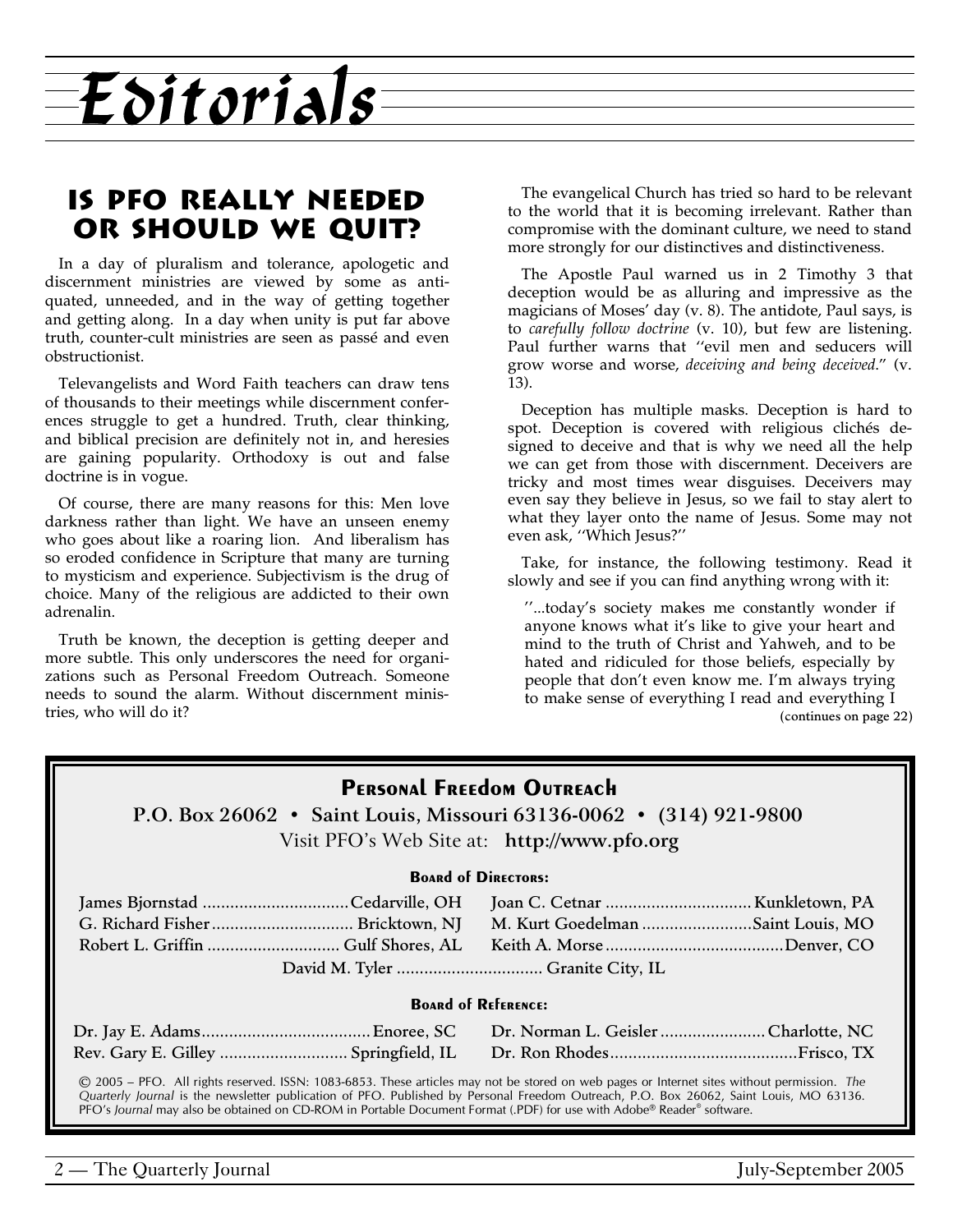

# SATAN'S EX-WIFE DIES

The woman who claimed to have risen to the top ranks of witchcraft and satanism  $-$  to the point of being married to Satan himself — is dead.

Edna Elaine Knost died Feb. 19, 2005. She was 59.

Knost gained a brief measure of notoriety in some circles after teaming with Ruth Bailey — an Indiana physician turned spiritual warfare fanatic. Knost and Bailey claimed to have fought the forces of darkness by leading more than a thousand people in their small Indiana community out of hard-core satanism and into Christianity during a two-year span. Eventually, the pair said, satanists drove them from the region. Facts reveal a less sinister reason for their departure. In the fall of 1983, legal and medical officials in the area began to mount a major investigation of Bailey's medical practices, which led to her losing her license.

Knost and Bailey fled to California where they peddled their wild tales to tract publisher Jack Chick. Chick, always on the lookout for bizarre stories, previously had published the fabrications of John Todd and Alberto Rivera. Chick collected and printed Bailey and Knost's accounts in two full-length books, *He Came to Set the Captives Free* (1986) and *Prepare for War* (1987), which were published with Rebecca Brown, M.D., as the author. Bailey, after arriving in California, had her name legally changed to Rebecca Brown.

In Brown's books, Knost, identified only as ''Elaine,'' reported that as an infant her mother unknowingly sold her to Satan. She claimed that, as a teenager, she was inducted into Satan's service at a ''witch camp.'' She also said that at a national competition of witches, she surpassed all her colleagues and was named top witch. This position, she maintained, allowed her to become "Satan's representative on an international level," traveling the world, meeting with heads of state and foreign dignitaries to negotiate the sale of arms. Knost, around 1980, came in contact with Bailey as the result of a hospital stay and was purportedly converted to Christianity.

As the 1980s came to a close, Knost dropped out of sight. According to Brown's web site, ''For several years prior to her death Elaine was in very poor health and lived quietly. She was not in a public ministry of any sort.'' Brown's association with Knost and publisher Jack Chick concluded around the time she married Daniel Yoder in December 1989. Yoder, like Knost, made incredible biographical claims and told preposterous tales.

In 1989, following numerous inquiries, PFO began a major study of the theology and claims which Brown and Knost were making for themselves. Several articles were published in various editions of this journal, with the prominent reports being collected and published in booklet form under the title *Drugs, Demons and Delusions*.

**—MKG**

# MEYER HOMES UP FOR SALE

Two of the five palatial homes owned by Joyce Meyer Ministries are reported to be up for sale. The asking price for both homes is more than \$2.5 million.

Meyer and her husband, Dave, live in one of the five residences in the compound. The other four are occupied by the Meyers' married children and their spouses. The two homes up for sale are used by her children and flank the house where the Meyers live.

Meyer's ministry pays all expenses for the homes, including property taxes, utilities, landscaping, and renovations. Meyer and her children live in the homes free of charge as employees of the ministry. Mark Sutherland, spokesman for Meyer's ministry, indicated that the other three homes may be placed on the market as well. According to a report in the *St. Louis Post-Dispatch*, ''Joyce Meyer, her husband, and their four children all serve on the board of directors that makes financial decisions for the ministry.''

In late 2003, the St. Louis newspaper featured a four-part report on Meyer, calling attention to her extravagant personal lifestyle at the expense of ministry finances. As a result, Wall Watchers, a non-profit organization watchdog group, called upon the Internal Revenue Service to investigate Meyer and her family.

According to Rusty Leonard, founder of the North Carolina-based Wall Watchers, ''The sale of those houses is an indication that either the IRS is breathing down Joyce Meyer's neck or her lawyers are telling her to do something before the IRS does. The fact that they have huge homes owned by the ministry is very questionable.''

The IRS refused comment on whether it was conducting a specific investigation of Meyer or her ministry. According to federal law, funds acquired from the sale of the homes must be returned to the ministry.

(continues on page 23)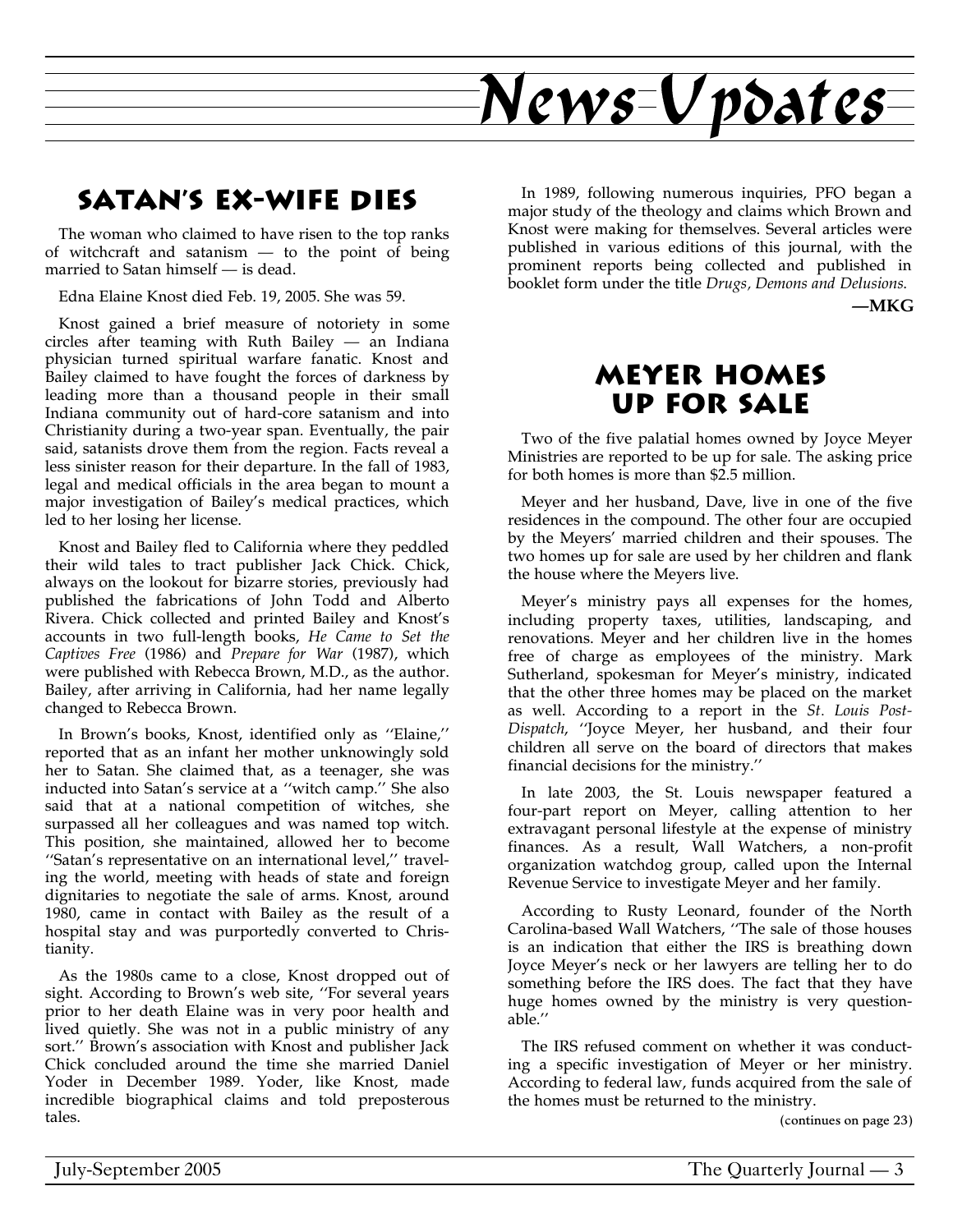**Gregory Boyd's Judgmental Response to Discernment** 

Retreat from Reason

by G. Richard Fisher

Some writers get better with each new book. Others go from bad to worse. Such is the case with Gregory A. Boyd and his new book, *Repenting of Religion*. Boyd's 2000 offering, *The God of the Possible*, proposed that God could not know all the future and thus was limited in knowledge.1 Boyd took the Bible's anthropomorphisms literally and ended up describing a deity not much better or smarter than humanity. Boyd aligned with the heresies of open theism and presented a vulnerable, compromised being devoid of sovereignty. He views God as an extremely intelligent — but not omniscient — chess player.

Repenting of Religion

Book-length answers to Boyd's heretical views followed. Bruce Ware's *God's Lesser Glory* and *Their God is Too Small*; Norman Geisler's *Creating God in the Image of Man*; and John Tal Murphree's *Divine Paradoxes* were just a few.

Boyd is right when he states, ''If our mental picture of God is skewed, our relationship with God, with ourselves, and with others will be skewed as well.''2 However, it is Boyd's view of God that needs straightening out.

*Repenting of Religion* is a 238-page paperback with the subtitle, *Turning from Judgment to the Love of God*. In his book, Boyd stacks the deck by presenting ''religion'' in a negative light and implies that anyone who disagrees with his premise possesses this bad form of ''religion.''

Boyd's unbiblical premise is stated in the preface, where he writes, ''We love only insofar as we abstain from judgment.''3 He also asserts that ''judgment is the 'original sin'''4 and, ''Our only job is to love, not judge.''5

Even the usually lenient *Christianity* Today went negative on Boyd and probably in his view — sinned by negatively judging him. John Wilson wrote:

*''A judgmental assessment of judgmentalism is, predictably, full of contradictions.* ... Such judgment, Boyd argues — based on his Bonhoeffer-influenced reading of  $Genesis$  — is in fact the primal sin from which all other sins derive. ... Perhaps these quotations from Boyd's book will suggest what a strange brew it is, a book riven by self-contradictions and flawed by a hermeneutic so naive it beggars belief. Railing against judgment, Boyd issues sweeping judgments against the church throughout its entire history — judgments that rest almost entirely on sheer assertion. ... Mocking other Christians for their 'system' of evaluating and ranking sins, he himself establishes a hierarchy that collapses all sin into the sin of 'judgment,' the defining sin of 'religion.'''6

If judgment had been the original sin, then Jesus and Paul were guilty of

commanding us to commit it. In Matthew 7:15, Jesus instructed us to make judgments with regard to false prophets and wolves in sheep's clothing. In 1 Corinthians 5-6, Paul commanded that sin be judged *in the Church*. Peter, in his second epistle, took to task false prophets and false teachers. Even a cursory study of the Old Testament reveals hundreds of judgment passages directed at Israel and the surrounding nations.

# **DELIVER US FROM JUDGMENT**

Boyd states his thesis and calls it a paradigm shift for most Christians:

''The thesis of this book is that love is the central goal of creation and thus of the Christian life, and that its main obstacle is our getting life from our knowledge of good and evil — from our judgment.''7

In Boyd's view then, ''judging'' is an obstacle and an impediment to love. The Bible never sets up a false dichotomy between love and judgment, as Boyd does. God who is love is also justice and judge.

Boyd did not get these views from the Bible and he reveals to his readers some of his sources. One source was Dietrich Bonhoeffer; another was a mystical experience he says he had at a shopping mall.

(continues on page 11)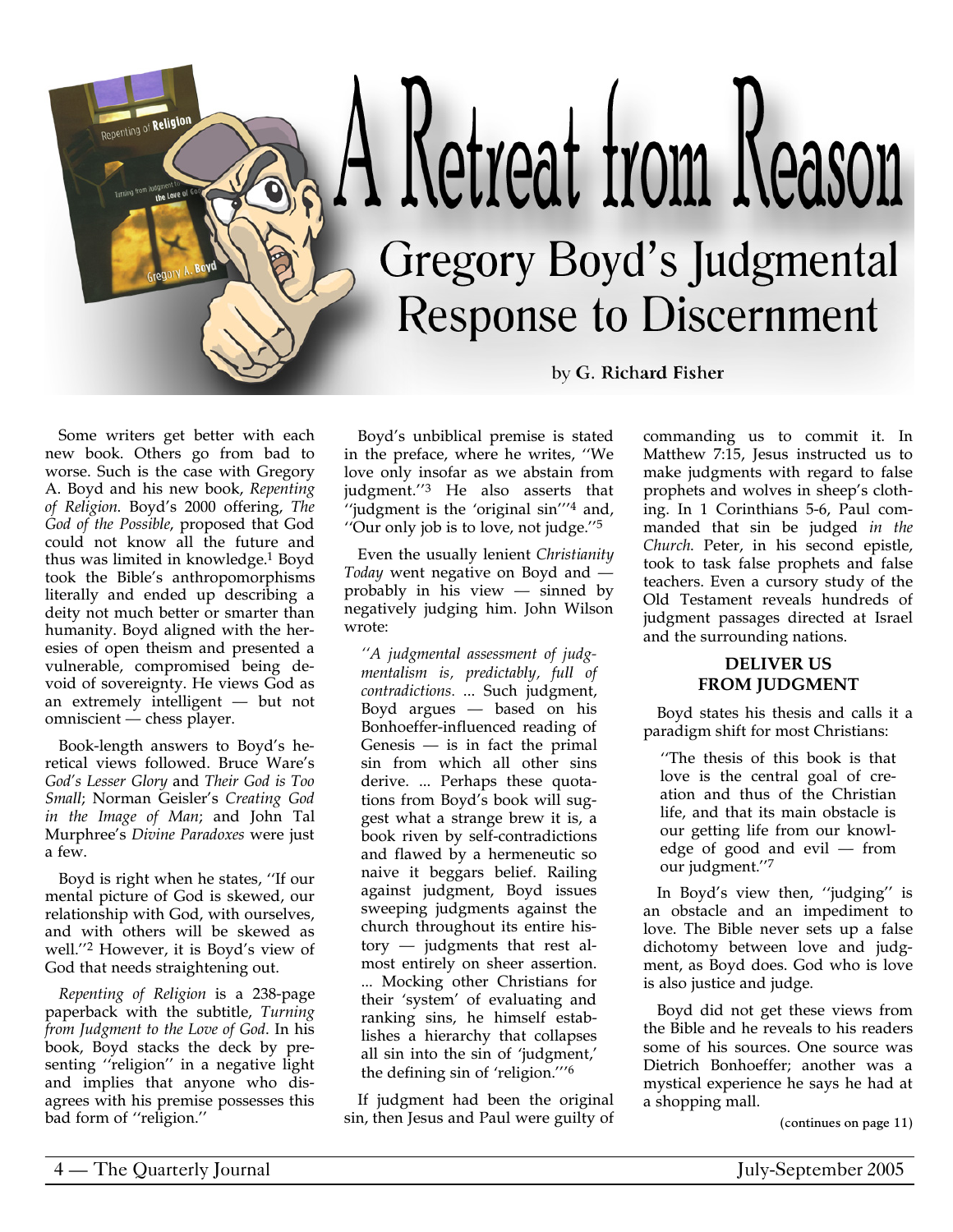The Dangers of Misplaced Faith<br>and Those Who Are Responsible

Do You Need a Faith Lit

by G. Richard Fisher

''I'll be the first to say that we dare not give to any human being — let alone an impostor — the worship and praise that belong to God alone and His Christ ... It is possible, I suppose, that the world is making a horrible mistake here," writes Paul Maier in his theological thriller novel, *More Than a Skeleton*.1

Some would suggest that faith consists of believing strongly in something or believing in something one knows isn't true. Others consider it just upbeat, positive thinking.

One respected Christian leader, writing about ''Ventures of Faith,'' likens it to trial and error. Quoting Hebrews 11:6 (''Without faith it is impossible to please God''), he builds to:

''God has a work that He desires to do, and God is simply looking for people who are in harmony with what He desires in order that He might show Himself strong on their behalf. The key is to discover what it is that God wants to do. I've found that the best way is by just stepping out. Try it and see. Maybe God will work. Maybe God is wanting to work. Let's give Him a chance. But again, always have the attitude 'If it doesn't work, let's not push it.' Maintain that flexibility of being able to walk away from a project. If it's obvious that it isn't working, then let's not push

it and try and make it work.''2

If the above were true, then the Old Testament prophet Jeremiah failed miserably and many of today's cults must be under God's blessing.

This same writer further says:

''So, take a step in faith. If it works, rejoice. If it doesn't, look for something else. Give God the opportunity. I believe strongly in giving God an opportunity, and when it works, glorious! But when it doesn't work, you haven't really gotten that deeply into it so that you can't just walk away and say, 'Well, it sure looked like a great idea, didn't it?' Don't lock yourself on to it and get yourself in so deep that you can't walk away.''3

So we are to ''take a step in faith'' and see if it pans out. But pragmatism isn't faith.

Many pastors have done it God's way according to Scripture and saw little success, as measured in nickels and noses, then have done it their way and achieved such ''success.'' The operative questions are ''Is it right?'' and ''Is it biblical?''

Many evangelicals seem confused these days. The root of the confusion is that the Church at large has lost the biblical meaning of the word ''faith.'' We don't define words today; we try to ''feel'' them.

The word ''faith'' is tossed around like a piece of putty that can be molded by anyone holding it. We are told that faith is this, or that, or some other thing until we feel as though we are with Alice, in Wonderland, where words can mean whatever we wish them to mean.

# **LET NO MAN PUT ASUNDER**

The word ''faith'' has been divorced from the Scriptures and its biblical definition. Loss of the true understanding of faith will undermine Christianity. After all, we are ''saved by grace through faith'' (Ephesians 2:8) and "without faith it is impossible to please God" (Hebrews 11:6).

Cults thrive on confusion. Faith, as they define it, becomes a weapon of control and exploitation. It is imperative that we understand what is, and what is not, biblical faith.

### **EVERYONE CAN DO IT**

There is a sense in which everyone can exercise some form of faith. It is a human faith. We are created with the ability to exercise faith and to commit to certain things. The essence of human faith is unquestioned belief, anything believed, or allegiance to something or someone. We can believe in Santa Claus, the Easter Bunny, our government, America and apple pie. We can believe and trust in mutual funds or stocks and bonds. Every human has the ability to believe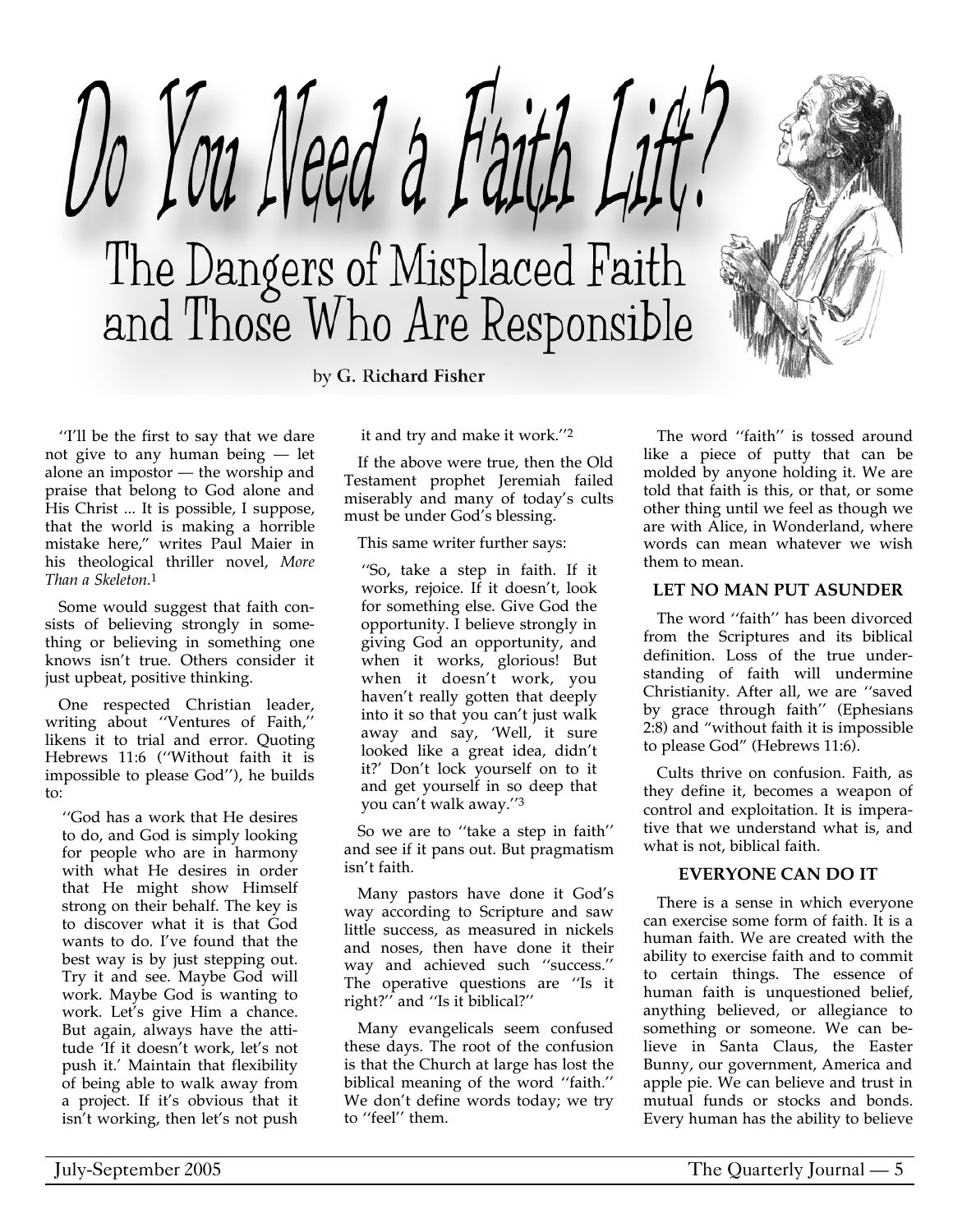things — true or false — and the ability to have allegiances.

Theologian Louis Berkhof writes:

''The word 'faith' is not exclusively a religious and theological term. It is often used in a general and non-religious sense, and even so has more than one connotation.''4

Charles Hodge concurs:

''Faith in the widest sense of the word, is assent to the truth, or the persuasion of the mind that a thing is true. In ordinary popular language we are said to believe whatever we regard as true."<sup>5</sup>

# **A TWO-EDGED SWORD**

The rub comes in when we skew this general ability to trust (have faith, believe in, or commit to) and put the wrong objects between ourselves and God, trusting them for eternal life and spiritual guidance. We may be able to trust our mom and dad, the local bank, a friend or neighbor, and that is all well and good on a human level, but what we commit to for eternal life, salvation, and divine guidance is another matter.

When it comes to our eternal destiny we can have *misplaced faith*. Misplaced faith can imperil our souls. Cult leaders can thrive in an environment of misplaced faith. What are the forms of misplaced faith and what does the Bible say about saving faith or rightly placed faith? The various forms of misplaced (religious) faith are:

**1. Faith in an individual leader.** This can be easily illustrated from a recent novel, *More Than a Skeleton*, by Paul Maier. In modern day Israel, a man named Joshua Ben Yosef (Jesus Son of Joseph) gathers followers worldwide as he claims to be the returned Jesus Christ. Joshua appears in what he calls an ''intermediate coming'' to warn humanity and prepare them for his coming in power and glory. Born in Bethlehem and raised in Nazareth, he begins to do the miracles in the same places and in the same way that Jesus performed them in the Gospels. He even raises one of his disciples, Shimom, from the dead.

Shannon Weber, the wife of one of the novel's key characters, encounters Joshua as he heals a blind man. She is dumbfounded. Maier narrates the scene:

''It was too much for Shannon. She, too, fell to her knees, hands clasped, head bowed in reverence, eyes brimming with tears. Joshua stopped, walked over to her, layed his hand on her head, and whispered, 'You, too, daughter, will be free of your problem.' ... He caressed her cheek lovingly and moved on. A feeling of incredible peace came over Shannon, a soft featherbed of faith displacing the demons of doubt that sometimes tormented her.''6

Maier is portraying faith, trust, and commitment of one individual in another.

Many years ago, author Dave Breese wrote, *''Only Jesus Christ deserves disciples!''*7 Nearly every cult requires allegiance to an overly presumptuous leader and Messiah figure. Yet Christ alone is to be followed. However, as Breese correctly notes, ''How fearful is the contrast of the life and ministry of many religious leaders in our time. The cults are replete with the stated or implied suggestion on the part of leaders as to some unusual divine capability that might well inspire worship on the part of their followers.''8 And Breese further recognizes:

''The cult leader also strengthens his presumptuous leadership by arrogating to himself the position of being the only repository of divine truth. He frequently talks about 'my message, my revelation, my leadership, my people.' In doing this, he is pushing the heretical proposition that he has been made the true custodian of some private revelation from God.''9

# **''FAITH'' ON THE FRINGE**

On the edge of the fringe of the Charismatic movement we have many self-proclaimed ''apostles'' and

''prophets'' who promote themselves as conduits for the Godhead. They say they are God's ''anointed.'' They claim to channel and impart the Holy Spirit and enamor followers with their messages purportedly from heaven itself. They readily dispense "revelations." God, it seems, is always speaking to them or through them. Even their false prophecies, which should incur the wrath of followers, hardly make a dent because long ago, their followers abandoned Scripture and its tests of a prophet in Deuteronomy 13 and 18. They have unwavering faith in a presumptuous messianic leader. They are so invested in their ''prophet'' that they have complete faith in him. They are deceived and blind. Long ago these followers have abandoned the biblical criteria for the identification of Apostles, which are:

''1. He must have accompanied Jesus during His earthly ministry, which was from His baptism until His Ascension (Acts 1:21-23). 2. He must have been a *personal* witness of the resurrected Lord Jesus (1 Cor. 15:7; 1 Cor. 9:1; Acts 1:22; 4:33; 10:39- 42). 3. He must have received a personal call from Christ to Apostleship and a commission to fulfill its duties (Lk. 6:13; Mk. 3:14-15). 4. He must have had, as his field of labour, *the whole world*, rather than a local church or group of churches (Mt. 28:19; Mk. 16:15).''10

We could add that the Apostles were the foundation of the Church, and a foundation needs to be laid but once. The Church is the building, not the foundation (Ephesians 2:20-22). To try to lay a foundation all over again one must disrupt the building and cause havoc.

Finding counsel, guidance, and help from a concerned pastor or fellow Christian is a far cry from putting one's trust in their spiritual guru, feeling they cannot function or live without his (or her) help and prophetic vision. The examples of Jim Jones' cult in Jonestown, Guyana; David Koresh's Branch Davidians in Waco, Texas; and Marshall Apple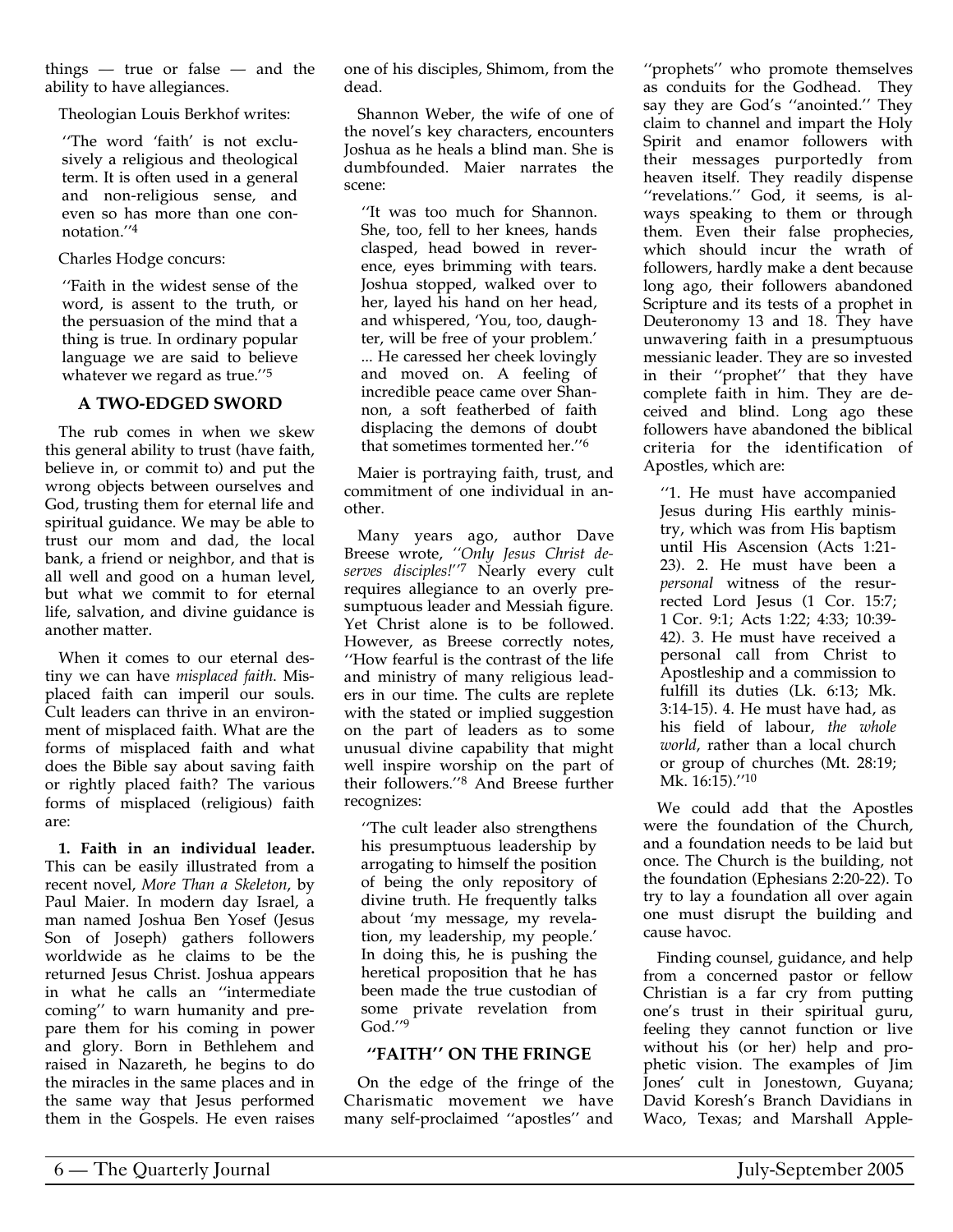white's Heaven's Gate cult in San Diego show the sometimes horrific end of cultic and presumptuous messianic leadership. It illustrates that our faith must be in God and His Word if we are to be safe.

Next on the list of misplaced (religious) faith is:

**2. Faith in an institution.** In this case, the organization takes the place of God and has the final word on all matters of spirituality. All truth and interpretation reside in a group of autocrats and "group think" is demanded. This has ancient roots and was a major issue in the Reformation. Curtis Crenshaw explains:

''It was the church that was infallible, the Spirit of God guarding the church, speaking directly to it and through it. This is how a new doctrine such as the Immaculate Conception originated. The Reformers rightly saw that this would lead to enormous subjectivity, to endless new doctrines, and to continued enslavement of the lay people to the hierarchy of the church. They argued that though the Holy Spirit was a person and the Bible a book, nevertheless He always spoke through Scripture alone. To separate the Holy Spirit from the written Word was the very essence of Roman Catholicism, locating infallibility to those who could 'hear' Him and essentially placing the Bible in the background. ... In several such statements, it was obvious to Calvin that Sadoleto had made the church leaders the custodian of the truth and the elite of the church the official interpreter of the Bible, thereby separating the Holy Spirit from the Bible.''11

In short, Catholicism sees faith as a commitment to all that the Roman Catholic Church has ever taught biblical or unbiblical — and summarizes this in the latest official *Catechism of the Catholic Church* authorized by the late Pope John Paul II:

''Through the centuries many professions or symbols of faith have been articulated in response to the needs of the different eras: the creeds of the different apostolic and ancient churches, e.g., the *Quicumque*, also called the Athanasian Creed; the professions of faith of certain Counsels, such as Toledo, Lateran, Lyons, Trent; or the symbols of certain popes, e.g., the *Fides Damasi* or the *Credo of the People of God* of Paul VI."<sup>12</sup>

A mirror image of this is the cult of the Jehovah's Witnesses. They deny major Christian doctrine, including the triune nature of God, the deity of Jesus Christ, the personage of the Holy Spirit, the bodily resurrection of Christ, salvation by grace, and the right to save a life through a blood transfusion. They claim their organization and bureaucracy alone is God's "channel of communication"<sup>13</sup> to its followers. Slavish obedience is demanded under threat of future eternal annihilation.

One source on the Jehovah's Witnesses, apologist Robert Bowman, writes:

''It is universally argued by evangelical critics of the Jehovah's Witnesses that their beliefs are based on the authoritative teachings of their religious leaders in the Watchtower Bible and Tract Society. In one sense this is quite true. Certainly the Jehovah's Witnesses today learn their doctrine from the Society's publications and representatives, a fact that the Witnesses themselves generally would not dispute. And the publications of the Society are filled with warnings to follow the organization's teachings without question.''14

To the indoctrinated Jehovah's Witness, his or her leadership is virtually infallible and not to be questioned. From its inception, the organization stated its exclusive patent on truth. A 1919 Watchtower publication rhetorically asked, ''Is not the Watch Tower Bible and Tract Society the one and only channel which the Lord has used in dispensing his truth continually since the beginning of the harvest period?''15

This idea of the one and only channel is almost laughable (if not so tragic) as it is claimed by most all the major and minor cults. We have more "one and only channels" than we need. One can channel-surf the cults; they are all on Satan's network.

Having considered misplaced faith in an individual, as well as in an institution, we must also contemplate:

**3. Faith in an idea.** This characterizes the mind set of those in what is called the Word Faith camp. The Word Faith movement is a loosely connected group of ministers and writers that defines faith in metaphysical terms. They borrow these ideas from one another and they describe faith as a force that can be harnessed and used by anyone. This impersonal force can be manipulated and used to create new reality. Our words, we are told, capture and direct the force of faith. Therefore we must always say positive things. Our faith ends up being faith in faith or faith in the positive words we can utter to affect our own reality. This never comes to grips with all the real, but negative, statements of almost every single Bible character, including Jesus. God instructed the Old Testament prophets to vocalize all kinds of negative statements. It is obvious that Word Faith is not God's message. This idea seems to always work in cultures that are rich and greedy, but not in the slums or poverty nations.

# **NAMING NAMES: THE HALL OF SHAME**

Names attached to this idea are Oral Roberts, Benny Hinn, Kenneth Hagin, Gloria and Kenneth Copeland, Frederick Price, Charles Capps, T.D. Jakes, Joel Osteen, Jerry Saville, Norvel Hayes, Robert Tilton, and Jan and Paul Crouch. Pat Robertson inhabits the fringe of the Word Faith by promoting many of the above. There is little doubt that this idea appeals to the greed of most humans and, as a result, it has become a lucrative business with its promoters busy building their own little kingdoms and, in some cases, multiple mansions. The Canadian Broadcasting Commission (CBC News), for instance, reported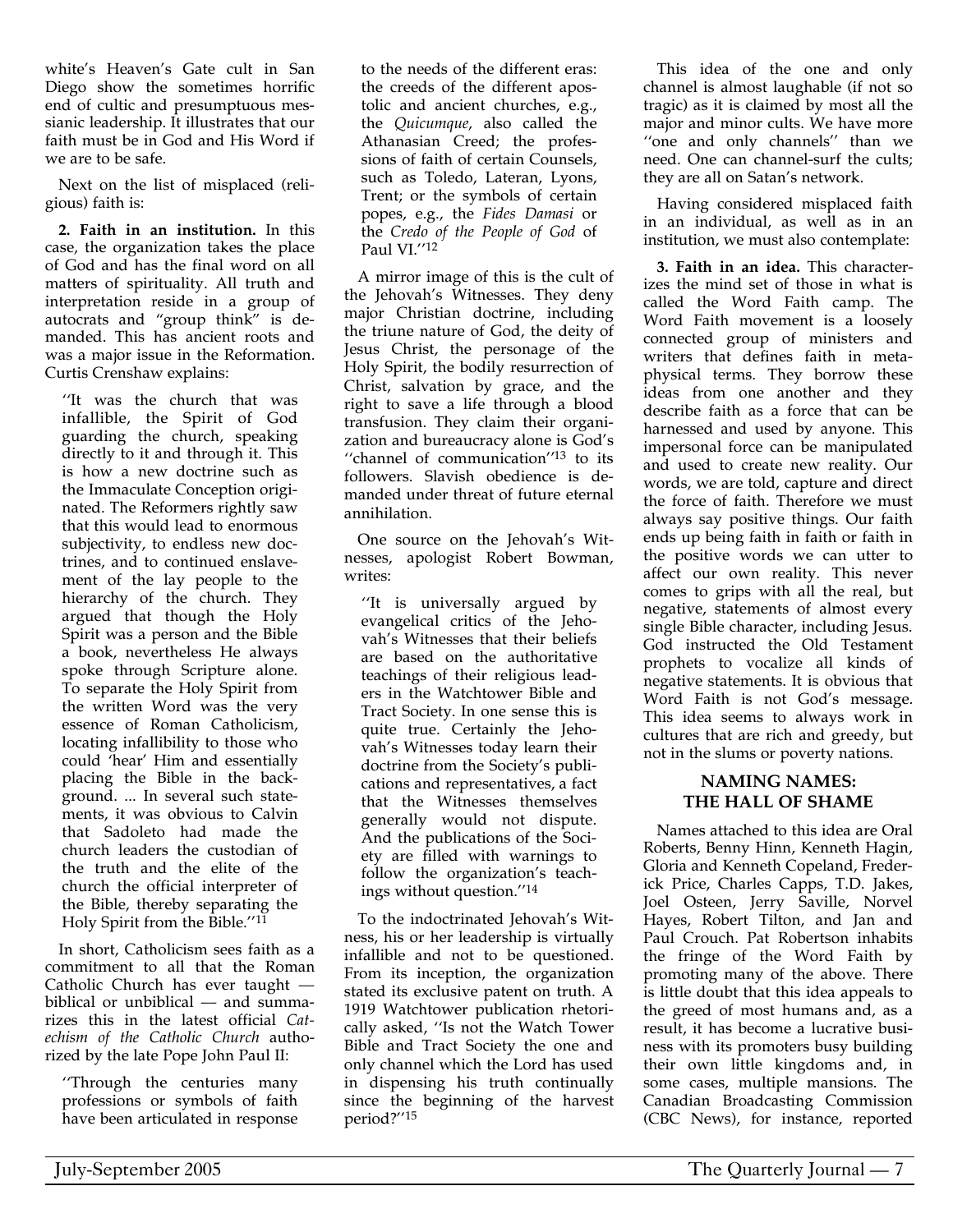that Benny Hinn has a ''parsonage'' in Southern California overlooking the Pacific Ocean worth \$10 million!<sup>16</sup>

The roots of Word Faith go back approximately 70 to 80 years to the ideas of Smith Wigglesworth and E.W. Kenyon. If Wigglesworth could be said to be the grandfather of this idea, then Kenyon can be called its father.

British-born Wigglesworth (1859- 1947) is more mythical because documented evidence of his spiritual powers and exploits is scarce.17 We know he was a plumber who had no formal education, and who actually started working at six years of age. His wife taught him how to read. The writings that survive him show he was no prophet: he predicted Christ would return in 1900.

Wigglesworth said faith ''is the personal, inward flow of divine favor which moves in every fiber of our being.''18 And he further claimed that, ''there is within you a divine force, the power of limitless possibilities.''19

So faith is a power, a flow, a force that we can manipulate from within. Electricity or gravity are forces as well: impersonal, possible to manipulate, and everywhere available to everyone.

Kenyon (1867-1948) absorbed many of the religious ideas of his day, including strains of metaphysical thought and mind science. It can be established that ''E.W. Kenyon is the twentieth century father of the Word of Faith movement, even more so than Kenneth Hagin. Kenyon is the source of their theology, and Hagin is the popularizer.''20 Like a virus, the idea of faith as a force passes from one false teacher to another. Kenneth Copeland says, ''Faith is a power force. It is a tangible force. It is a conductive force. It will move things. Faith will change things. Faith will change the human body.''21 We become mini-gods and controllers of our own fate and destiny.

So, according to these above and many more, faith is a metaphysical force that we can manipulate and use to create and change reality. Through the force of faith, we can speak ourselves healthy and rich.

## **LITTLE GODS**

The twisted logic is as follows: God manipulated and used the force of faith by speaking faith-filled words to create the universe. In the same way, we can speak faith-filled words and create a new reality for ourselves. The problem is simply that God created everything by and through His own omnipotence, and we are not omnipotent. Assigning the attributes of God to man is idolatry.

Curtis Crenshaw has an accurate read on the Word Faith camp:

''It is the essence of the charismatic movement that the Bible is not *sufficient* for life and godliness. It is *necessary*, but not sufficient. We hear much from the charismatics about the necessity of Scripture; but since they believe in new revelation in the form of dreams, visions, impressions on the heart, and statements like 'God told me in my spirit man,' they say nothing about the Scripture *alone* being all we need.''22

This now brings us to the next misconception:

**4. Faith in an image.** Those who know the Bible are familiar with the Ten Commandments. They are familiar with God's command to ''make no graven image'' (Exodus 20:4). No Bible believer would consider bowing or kneeling before a religious statue or a religious image. It is just another form of idolatry. However, religious statues are just one type of image.

A bit more subtle is the concept of image today, as it is used to speak of pictures, films, drama, PowerPoint, and other visual images used to enhance truth. There is definitely a tidal wave in regard to the use of image and images in the modern sense as they relate to Bible stories and spiritual truth. There is the constant drumbeat that we are a visual society. We have no argument with the idea that the soul is moved by more than word and that the power of images can reach souls. Jesus re-

peatedly used word pictures, as well as common illustrations (sower and seed, thorns, flowers, a king and his son, etc.).

Any thinking person, though, would assent to the fact that there is a danger that the image *could* become an idol or be seen as more powerful, seductive, and desired than the Word of God. The image is to be a window letting light in to shine on truth. God forbid that we would be so enamored with the glass and the frame that we forget the rest of the room. But it can happen.

# **A CHILLING TREND**

Having said the above, very few would want to get rid of pictures, films, and so forth in the illustration of truth. The frightening thing, however, is a trend within the Church to displace the Scriptures with images. Having lost the concept of the Gospel as the power of God unto salvation (Romans 1:16), we hear such forbidding statements as:

''Reformed Christians are examining what it means for them *to seek God apart from the spoken and written word of Scripture*. Answers vary, especially since the craze has touched both conservative evangelicals and liberal mainliners, who sometimes have different agendas for the use of images. But on at least one point, there is agreement: a longstanding hallmark of Reformed tradition is disappearing.''23

Let's pray this ''craze'' ends quickly.

So some think we can seek God apart from Scripture. What God? Who or what defines Him? How can we have images without content? Do we give the images any meaning we wish? Some pastors need to get honest and just admit: 1) They have no confidence at all in the Bible and reject the words of all the prophets and Jesus Himself. 2) That they are too lazy to put the time into preparing vital, dynamic, and interesting sermons, and that it is their dullness, not the Scriptures, that are the turn off. 3) That they may as well stop calling their churches ''Christian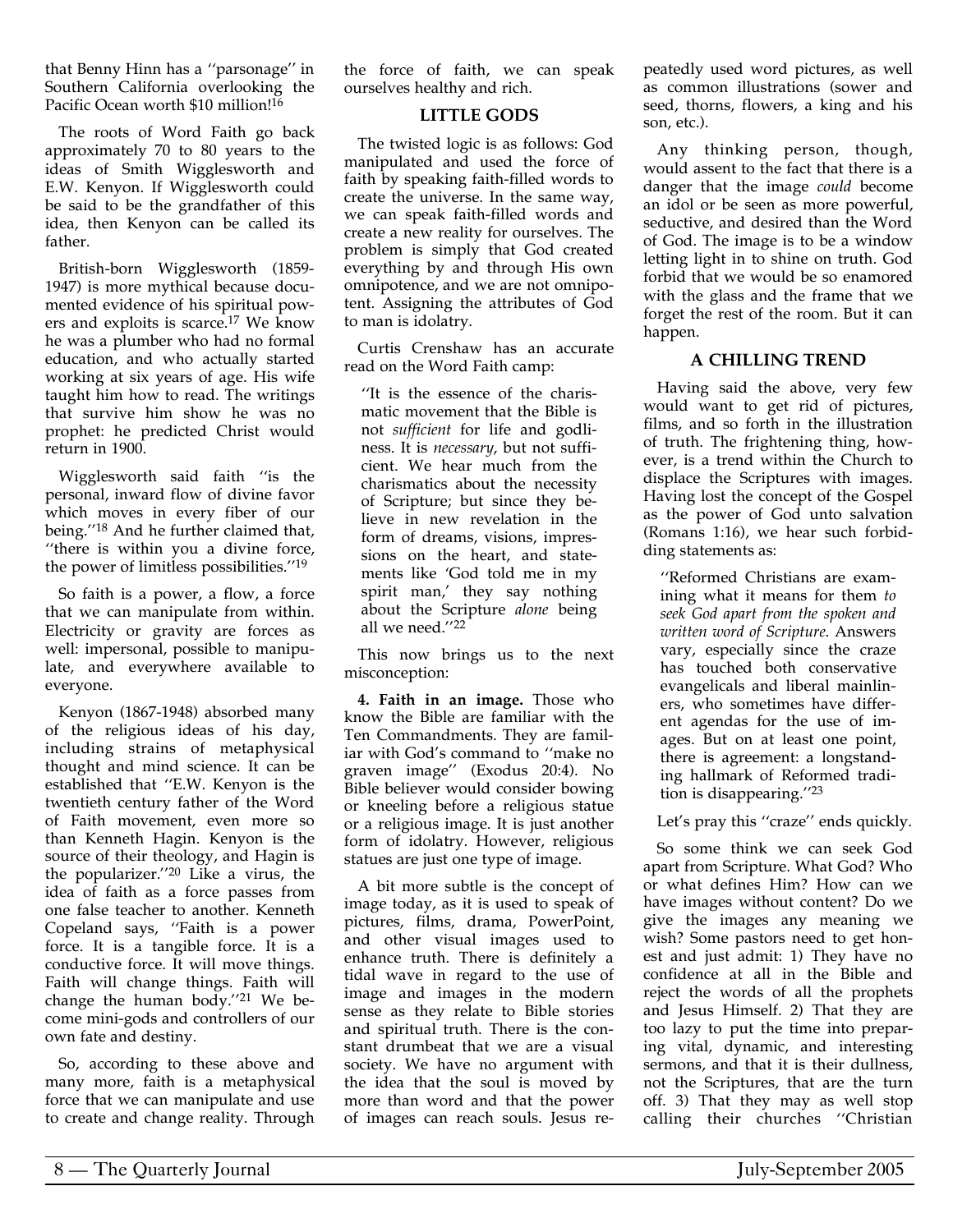churches,'' because they have jettisoned what defines them. The command to ''preach the Word'' (2 Timothy 4:1) has not become obsolete and neither has ''faith comes by hearing and hearing by the Word of God'' (Romans 10:17). We are to proclaim the Gospel, making disciples as Christ commanded (Matthew 28:19-20).

There is no inherent power in an image, but there is in the Word of God. Blessing only comes as we invest ourselves in the teaching and preaching of Scripture. If people want to go to the movies or the art gallery, then they should go. The Church, however, *must* be what it is, the pillar and ground of truth. Imagery may be helpful at some level, but when the images displace, rather than illustrate, the Word of God, we are in deep trouble.

#### Let's move on and now consider:

**5. Faith in insanity.** Some place their faith in things that defy all reason and rationale. This gross idolatry launches people headlong into what can only be called religious insanity. The ''flagellants'' of Italy are a vivid example of this. Flagellation is the ''Whipping or beating a person in order to improve health or morals'' and it ''dates back to ancient times in western culture. Flagellation has been employed to induce spiritually elevated states of consciousness.''24

This practice still goes on today:

''Some Roman Catholics belonging to the organization called Opus Dei ('Work of God') whip themselves for purification and ecstasy. Some members of the modern witchcraft movement in England, particularly in the Gardnerian and Alexandrian branches, have included ceremonial scourging in their initiation rituals to symbolize that painful experiences can expand one's consciousness.''25

# **GETTING STRANGER AND STRANGER**

India is replete with religious and moral insanity. One recent news article reported that, ''One of the major

Hindu festivals in Nepal and India is Tihar, which was celebrated November 10-15. Each day features a different type of worship. Day one is crow worship. Day two, dog worship. The other three days are set apart for the worship of wealth, brothers, and COW DUNG.''26

Then, there is a local church fighting a legal battle to use hallucinogens in their services. In an Associated Press article titled, ''Church can serve sacred tea," it was reported:

''The Supreme Court sided Friday with a New Mexico church that wants to use hallucinogenic tea as part of its services this Christmas. ... The Bush administration contends that the hoasca tea is illegal and dangerous. Nancy Hollander, attorney for the Brazil-based O Centro Espirita Beneficiente Uniao do Vegetal, told justices in a filing that hoasca is not only safe, but to members it 'is sacred and their sacramental use of hoasca connects them to God.'''27

Moving on, we will also weigh:

**6. Faith in our intuition.** A song by Josh Groban tells us, ''You have everything you need, If you just believe. If you just believe. If you just believe. If you just believe. Just believe.'' One has to be amazed at the raw humanism and mysticism and then ask, ''Believe what?''

In the motion picture, *The Polar Express*, the conductor (Tom Hanks) says, ''One thing about trains: It doesn't matter where you're going. What matters is deciding to get on.'' What if the train is heading for a bridge that is out? We'd better be sure that any train we board or any endeavor we commit to has a known outcome. Materials are available which offer suggestions to pastors on preaching and teaching on this movie's themes.28 While we may learn acting techniques by watching movies, there are safer sources to consult for theology. Imposing theology on secular movies is as creative as seeing images in clouds or the face of Jesus on a tree trunk.

# **BURIED TRUTH**

Faith in an individual, an institution, an idea, an image for the image's sake alone, moral insanity, or our own intuition are all at the bottom of the proverbial ''slippery slope'' when it comes to the health of our souls. All of these are misplaced and destructive faith.

It is surprising that all of these have a thread of truth woven through them, but those threads are so overladen with so much error that truth is lost. Committed Christians do have faith in an individual: Jesus our Savior. We promote an institution because Jesus said He would build His Church. Certainly, we promote ideas and constructs in the many Christian doctrines we teach. Images such as pictures and film can be an aid to our teaching the Bible.

The Apostle Paul was accused of being mad. Unbelievers think of biblical things as odd and perhaps crazy. Also, at times, our intuition, guided by Scripture, has us doing things that we know please the Lord. The (human) "faith" commitments that we've surveyed are a negative broken mirror image of the truth. They totally distort any germ of veracity.

# **ONLY ONE PLACE TO FIND IT**

So what is *true* faith? True faith must be defined by the Bible. God's Word is the only sure and unchanging foundation. In the Old Testament, the Hebrew root word for ''faith'' is the word *he'emin*. This word is often translated ''believe'' and carries the idea of trust or trusting in something or someone. Theologian Charles Hodge affirms that the ''primary idea of faith is trust.''29 The next question is: Trust in what?

Inherent in the idea of faith is an object. What or who, according to the Bible, is it that we are to ultimately trust? We cannot just say, ''believe, believe, believe,'' because the issue is: Where will what we trust in take us? Will we believe, trust in, and commit to an individual, an institution, an idea, an image, just plain insanity, or our own intuition when it comes to eternal issues, eternal health, and eternal life?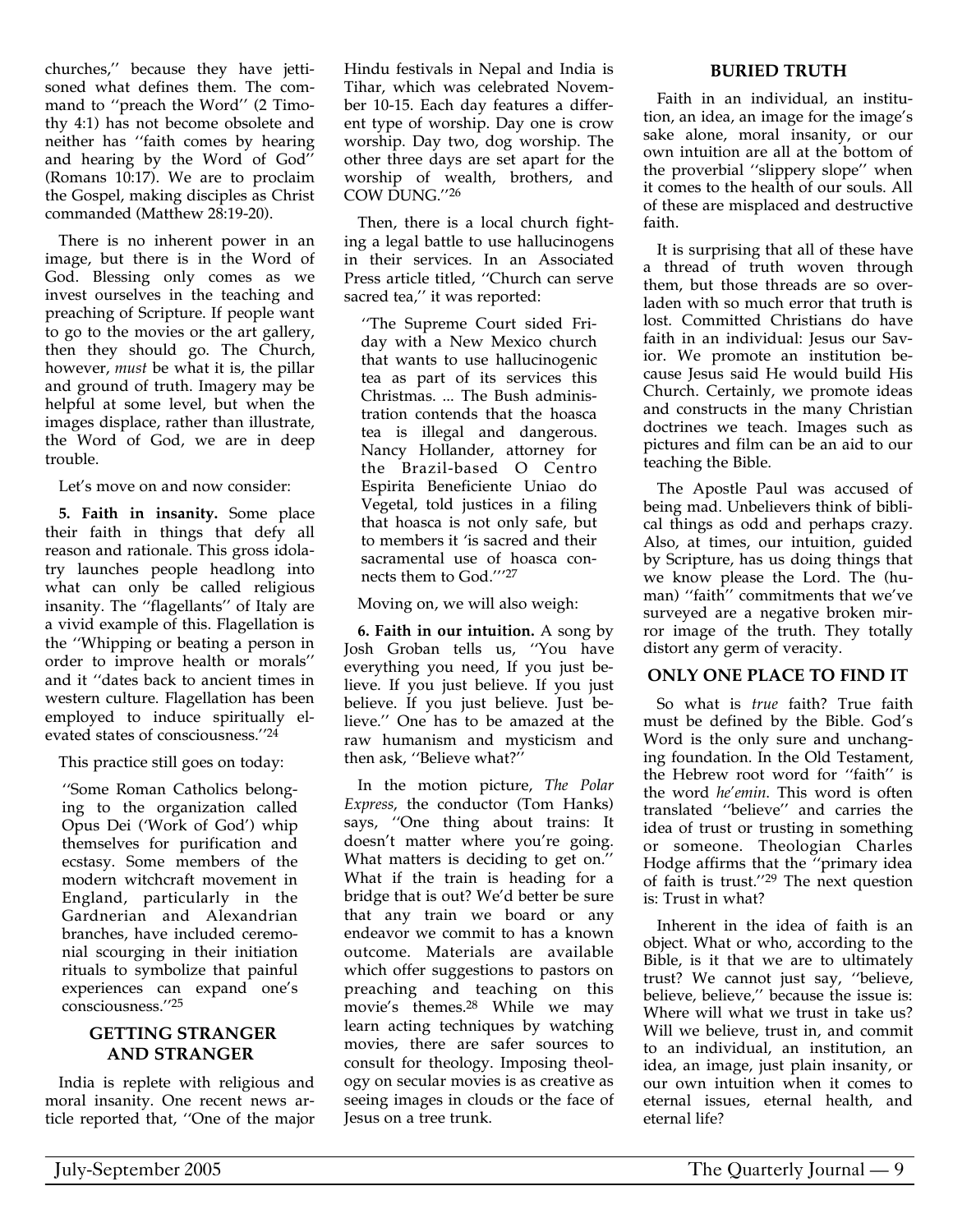Proverbs 3:5-6 instructs us to, ''Trust in the LORD with all your heart, And lean not on your own understanding; In all your ways acknowledge Him, And He shall direct your paths.'' The context is God's commands, God's truth, and God's directions (vv. 1-3). We must trust the Word and bring our thoughts and ideas to its grid. Ultimately saving faith is simply trust in God, the saving work of Jesus, and God's Word. The Bible is always our starting and ending point.

The Scriptures are very clear as to the objects of our faith. Faith not only implies an object, as we stated, but mandates it. The Greek word used throughout the New Testament is *pisteuo* and the classical use was clear, ''conveying the thought of a movement of trust going out to, and laying hold of, the object of its confidence.''30 Ultimately, as far as religious faith is concerned, the only worthy objects of faith are God and His Word. If my faith is not grounded in God and His Word, my faith is misplaced and my trust will be disappointed.

Hebrews 11:1 *does not* give to us a definition of faith, but a description of its essence when it says, ''faith is the substance [or realization] of things hoped for, the evidence [or confidence] of things not seen.'' The foundation and object of our faith here is "the Word of  $God" (v. 3)$ .

*The Ryrie Study Bible* instructs us thus:

''Faith is described in this great verse as the *assurance* (or reality, the same word translated 'nature' in 1:3) *of things hoped for, the conviction* (as in John 16:8) *of things not seen*. Faith gives reality and proof of things unseen, treating them as if they were already objects of sight rather than of hope.''31

The words of respected theologian Louis Berkhof are equally helpful:

''If faith in general is a persuasion of the truth founded on the testimony of one in whom we have confidence and on whom we rely, and therefore rests on authority, Christian faith in the

most comprehensive sense is man's persuasion of the truth of Scripture on the basis of the authority of God. ... The knowledge of faith consists in a positive recognition of the truth, in which man accepts as true whatsoever God says in His Word, and especially what He says respecting the deep depravity of man and the redemption which is in Christ Jesus.''32

J.I. Packer opens the rich meaning of the word ''faith'':

''The Reformers restored biblical perspectives by insisting that faith is more than orthodoxy not *fides* merely, but *fiducia*, personal trust and confidence in God's mercy through Christ; that it is not a meritorious work, one facet of human righteousness, but rather an appropriating instrument, an empty hand outstretched to receive the free gift of God's righteousness in Christ; that faith is God-given, and is itself the animating principle from which love and good works spontaneously spring; and that communion with God means, not an exotic rapture of mystical ecstasy, but just faith's everyday commerce with the Saviour.''33

R.E. Nixon concurs regarding the objects of our faith, stating, ''God is supremely the One in whom confidence may be placed ... but His word and His promises are also reliable (Rev 21:5).''34

### **NOTE THE DIFFERENCE**

In the New Testament we see a distinction between the word ''faith'' and the words ''the faith.'' While the word ''faith'' has to do with intellectual assent and trust in the Living God and His Word, ''the faith'' (e.g., Jude 3) has to do with the content of our faith, sometimes called ''the Apostles' doctrine'' (Acts 2:42). *''The faith'' is what we believe.* It really is the sum total of Christian doctrine.

We should all be concerned about the great basic doctrines of our faith. In 2 Timothy 1:14, Paul calls it ''the good deposit.''

T. Ernest Wilson says that ''the faith'' is a ''synonym for the message itself. It is not just the act of believing, but the doctrine believed.''35 Wilson also warns that ''an undefined faith produces a weak and shaky paradise of peace and tranquility, a heretic's haven, a peace at any price.''36

Faith, that is, trust and confidence in God, His Word, and His Savior, is the safest route to travel. We need not worry whether our faith is strong enough. We can take this as paradigm: Strong faith in a weak bridge will cause us harm and loss, but even weak faith in a strong bridge will get us across safely. It is not the strength of our faith, but the strength of our Savior that is all important.

For a person confronted with a swollen stream with a rotted tree that fell across its banks, faith in that tree will be in vain. Likewise, lack of faith in a steel bridge will not make a difference in that bridge's integrity. Christ is our strong bridge. Individuals (cult leaders), institutions, ideas, images, mystical insanity, and our intuition are all rotted weak passage ways. Our faith must be in the strong, eternal bridge of our loving Heavenly Father, a Savior, and His infallible and inerrant Word. These alone are safety and assurance.

The great hymn writers caught the biblical concept of faith with these words:

''Simply trusting every day, Trusting through a stormy way; Even when my faith is small, Trusting Jesus, that is all.''37

And:

''My hope is built on nothing less Than Jesus' blood and righteousness.

I dare not trust the sweetest frame,

But wholly lean on Jesus' Name.

On Christ, the solid Rock, I stand,

All other ground is sinking sand; All other ground is sinking sand.''38

### **Endnotes:**

1. Kevin Sullivan to Jon Weber from the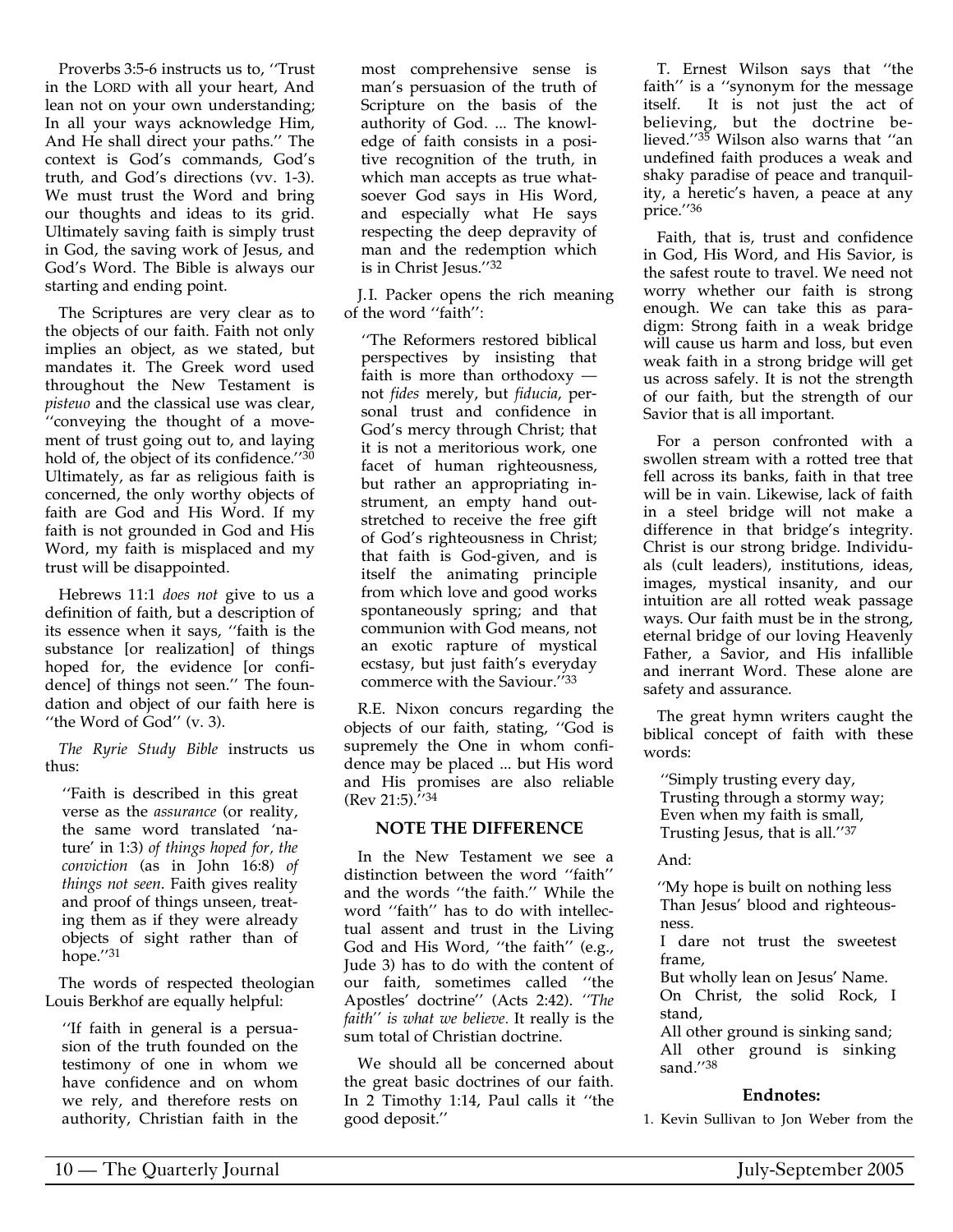novel, *More Than a Skeleton*, by Paul Maier, (Nashville: Thomas Nelson Publishers, 2003), pg. 156.

2. Chuck Smith, *Calvary Chapel Distinctives*. Costa Mesa, Calif.: The Word For Today Publishers, 2000, pg. 134.

3. Ibid., pg. 137.

4. Louis Berkhof, *Systematic Theology*. Grand Rapids, Mich.: William Eerdmans Publishing Co., 1975, pg. 500.

5. Charles Hodge, *Systematic Theology*. Peabody, Mass.: Hendrickson Publishers, 1999, Vol. 3, pg. 42.

6. *More Than a Skeleton*, op. cit., pg. 119.

7. Dave Breese, *Know the Marks of Cults*. Wheaton, Ill.: Victor Books, 1975, pg. 45, italics in original.

8. Ibid., pg. 47.

9. Ibid., pg. 56.

10. Alan Morrison, *The Serpent and the Cross*. Birmingham, England: K&M Books, 1994, pg. 493, italics in original.

11. Curtis I. Crenshaw, *Man as God: The Word of Faith Movement*. Memphis: Footstool Publishing, 1994, pg. 236.

12. U.S. Catholic Conference, Foreword by Pope John Paul II, *Catechism of the Catholic Church*. New York: Doubleday, 1995, pg. 59, italics in original.

13. See, for example, *The Watchtower*, Dec. 1, 1981, pg. 27.

14. Robert M. Bowman Jr., *Understanding Jehovah's Witnesses*. Grand Rapids, Mich.:

#### A RETREAT FROM REASON

(continued from page 4)

Regarding Bonhoeffer, Boyd is clear when he states, ''my thesis has been greatly inspired by my reading of Bonhoeffer. Indeed, this work can be understood as a consistent interaction with his thought.''8 It's clear that Boyd must have made some kind of judgment that Bonhoeffer was a safe guide to be trusted and followed. Boyd's lack of discernment — or judgment — betrays him here. We are only as good as our sources.

Bonhoeffer was a German Lutheran pastor (1906-1945) who participated in an abortive plot to overthrow Hitler. He eventually was hanged in a German concentration camp on April 9, 1945. Bonhoeffer's thoughts and writings are obtuse enough to inspire even ''the ephemeral 'death of God' theologians.''9

In some instances, Bonhoeffer denied some major fundamentals of the Baker Book House, 1991, pg. 47.

15. *The Watch Tower Reprints*, April 1, 1919, pg. 6414.

16. Bob McKeown, host, ''Do You Believe in Miracles?'', CBC News, Nov. 3, 2004.

17. See further, G. Richard Fisher, ''Back to the Source, The Truth About Smith Wigglesworth,'' *The Quarterly Journal*, January-March 1995, pp. 1, 11-14.

18. Smith Wigglesworth, compiled and edited by Wayne E. Warner, *The Anointing of His Spirit*. Ann Arbor, Mich.: Vine Books, 1994, pg. 27.

19. Ibid., pg. 35.

20. *Man as God: The Word of Faith Movement*, op. cit., pg. 54.

21. Kenneth Copeland, *The Force of Faith*. Fort Worth: KCP Publications, 1983, pg. 10.

22. *Man as God: The Word of Faith Movement*, op. cit., pg. 4, italics in original.

23. G. Jeffrey MacDonald, Religion News Service, ''Reformed Protestants No Longer See Images as Idolatrous,'' *Christianity Today*, Dec. 6, 2004, emphasis added. Document available at: **www.christianity today.com/ct/2004/149/12.0.html**.

24. Leonard George, *Alternate Realities*. New York: Facts on File, 1995, pg. 101. 25. Ibid., pg. 102.

26. David W. Cloud, ''Worshipping Dung,'' *Christian News*, Dec. 6, 2004, pg. 3, capitalization in original.

faith and was ambiguous about others, such as the resurrection of Christ. David Becker has investigated the theology of Bonhoeffer and in the *Christian News* wrote:

''I don't mean to be critical of people, but I do want to speak the truth in love, and one of my pet peeves is when I see people, especially those who consider themselves to be, and present themselves as, theologically conservative, praise Dietrich Bonhoeffer. Bonhoeffer espoused a so-called religionless Christianity, and expressed doubt about God as a working hypothesis. He was a father of the so-called 'death of God' 'fad' of a few years ago. He wrote a lot and also wrote some things that sounded orthodox but he consistently had a low view of the Bible, considering a lot of it myth.''10

Bonhoeffer set up the most unlikely premise by suggesting that while 27. The Associated Press, ''Church can serve sacred tea,'' Dec. 11, 2004. Document available at: **www.kansascity.com/ mld/kansascity/news/nation/ 10390553.htm**.

28. Promotional DVD, copy on file.

29. Hodge, *Systematic Theology*, op. cit., Vol. 3, pg. 43.

30. James I. Packer in Everett Harrison, Editor, *Baker's Dictionary of Theology*. Grand Rapids, Mich.: Baker Book House, 1973, pg. 208.

31. Charles C. Ryrie, *The Ryrie Study Bible*. Chicago: Moody Press, 1976, annotation for Hebrews 11:1, pg. 1850, italics in original.

32. Berkhof, *Systematic Theology*, op. cit., pp. 501, 503.

33. Packer in *Baker's Dictionary of Theology*, op. cit., pg. 211, italics in original.

34. R.E. Nixon in Merrill C. Tenney, Editor, *The Zondervan Pictorial Encyclopedia of the Bible*. Grand Rapids, Mich.: Zondervan Publishing House, Vol. 2, 1975, pg. 483.

35. T. Ernest Wilson, *Mystery Doctrines of the New Testament*. Neptune, N.J.: Loizeaux Brothers, 1975, pg. 15.

36. Ibid., pg. 16.

37. Edgar P. Stites, ''Trusting Jesus.''

38. Edward Mote, ''My Hope Is Built on Nothing Less'' (''The Solid Rock'').

 $\bullet$ 

Jesus may have been without sin, His body or flesh was sinful:

''In his flesh, too, was the law that is contrary to God's will. He was not the perfectly good man. ... The assertion of the sinlessness of Jesus fails if it has in mind observable acts of Jesus. His deeds are done in the likeness of flesh. They are not sinless, but ambiguous. One can and should see good and bad in them.''11

Bonhoeffer is contradicted by the Apostle Peter and Holy Writ: ''[Jesus] committed no sin and, nor was any deceit found in His mouth'' (1 Peter 2:22). Certain Gnostics and the Nestorians divided the humanity and deity of Jesus in much the same way as Bonhoeffer did.12

Bonhoeffer called the Virgin Birth a ''hypothesis'' and added, ''It is both historically and dogmatically questionable. The biblical evidence for it is uncertain.''13 One may choose to deny the Virgin Birth, but to say the biblical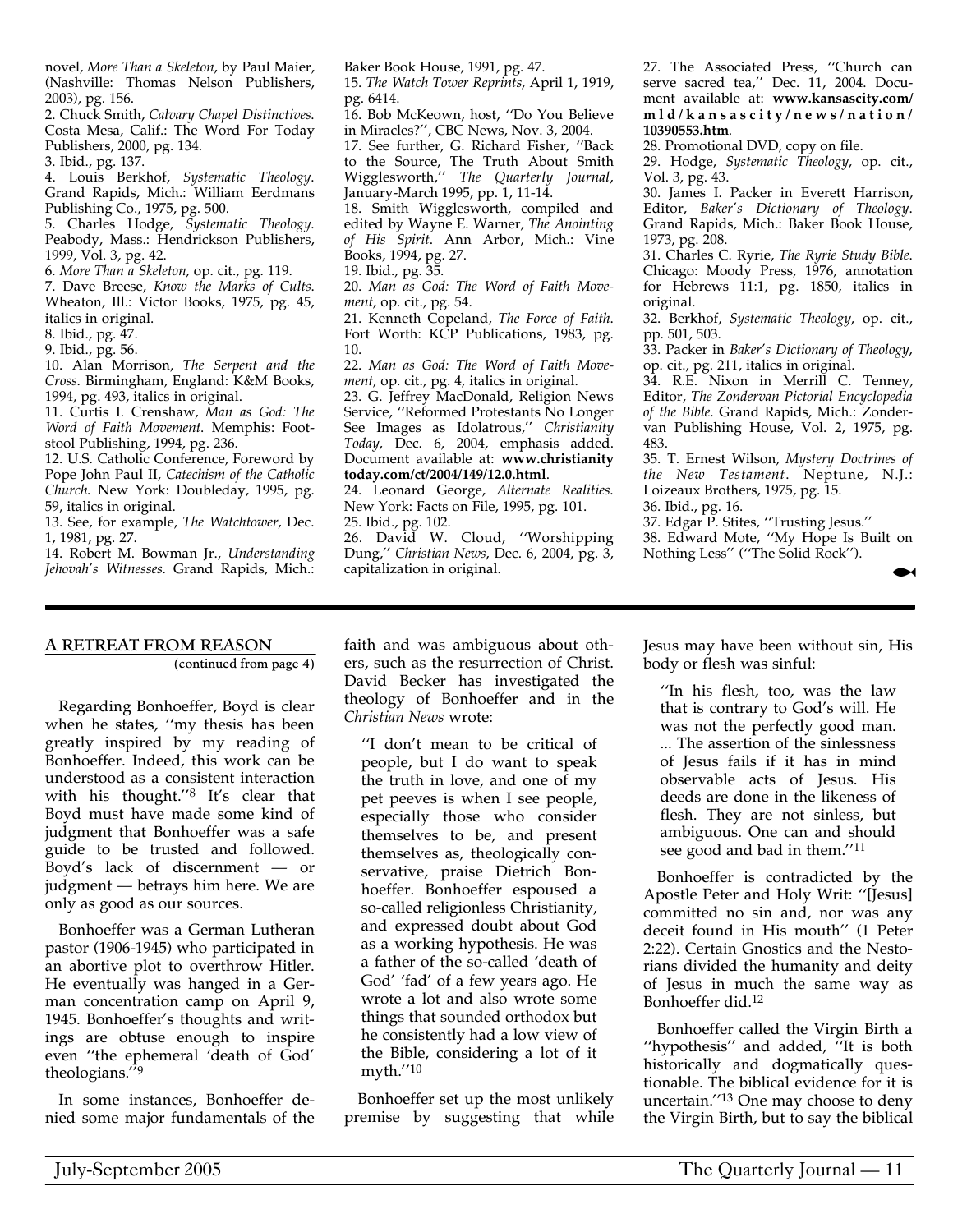evidence is ''uncertain'' is ludicrous. Matthew 1:18-25 allows for no other interpretation. From the Spirit's work in Mary's womb, (vv. 18, 20), to the Greek word *parthenos* (v. 23), to Joseph's struggle with divorce, (v. 19), to the clear statement of no marital relations until after the birth of Jesus (v. 25), Scripture is emphatically clear.

Another foundation stone is the resurrection of Jesus (1 Corinthians 15:1-4, Romans 10:9). Yet to Bonhoeffer, even this was ambiguous and uncertain:

''Empty or not empty, it remains a stumbling block. We are not sure of its historicity. The Bible itself reveals the stumbling block in showing how hard it was to prove that the disciples had not perhaps stolen the body. Even here we cannot evade the realm of ambiguity.''14

In the end, Bonhoeffer was merely an apostle of uncertainty.

Then there is Boyd's shopping mall revelation. He calls it ''**An Experience of Love**.''15 Boyd describes an existential and subjective mystical experience while, with a Coke in hand, watching people at the mall:

''As I replaced judgmental thoughts with loving thoughts and prayers of blessing, something extraordinary began to happen. I began to *see* the worth I was ascribing to people, and I began to *feel* the love I was giving to them. As I ascribed worth to people, not allowing any other thought, opinion, or feeling to enter my mind, my heart began to expand. In fact, at certain moments I felt as though I would explode with love. I was waking up to the immeasurable value and beauty of each person in the mall that afternoon. Sitting in the mall, sipping a Coke, enjoying God's creations, I was experiencing the heart of God. It felt like finding home after having been lost for a long while. It was like waking up from a coma. It was like finding undiluted truth when all you'd known up to that point was the watered-

down kind. I felt as though I was remembering something I had long since forgotten or unveiling something I had been covering my whole life. The love, joy, and peace I was experiencing as I dwelt in this place — and it did seem like a mental and spiritual 'place' — was beyond description. ... I believe I was in my own way participating in God's seeing and God's feeling for people. I believe I was participating in his love.''16

Subjective experiences are a dime a dozen and notoriously unreliable. Others have claimed to experience God in the opposite way: seeing people in judgment scenes. Ultimately we can get correct views of God and man only from the Scriptures. We can never resort to reductionism where we reduce God to primarily one attribute and all humans to warm, fuzzy love objects. This would be like defining an automobile as a headlight or a house as a door.

One only need ask how God would have felt that day at the shopping mall about, for example, the unrepentant child predator who walked past Boyd. When we unconditionally love criminals and are non-judgmental, we refuse to shelter and protect the innocent. Life is not lived at the mall in ecstatic experiences; they are not a paradigm for Christian living. We must constantly make evaluations between good and evil, ''Test all things, hold fast to that which is good,'' Paul declares (1 Thessalonians 5:21). We are sanctified — not by warm feelings — but by the Word of God (John 17:17).

Here is where Boyd should have followed his own advice:

''We therefore must not try to make our own imprint of God by projecting onto him conclusions about what he is like deduced from our own life experiences, conceptions, and expectations.''17

Yet this is exactly what Boyd has done.

Boyd's view draws us into a worldview and perspective diametrically

opposed to the Scriptures. The Bible is set up in terms of antitheses, contrasts, and opposites. We are to think in terms of good and evil, darkness and light, God and Satan, and heaven and hell. Proverbs is full of judgment and contrasts between the fool and the wise, the moral and immoral, anger and patience. God's love is not unconditional. Christ had to pay a price. He met the conditions of justice. Forgiveness is based on confession; salvation is based on repentance and faith.

Beyond this is Boyd's commitment — via Bonhoeffer — that judgment is the original sin. He believes that because the first couple ate from the tree of the knowledge of good and evil, judgment and evaluation of others' behavior constitutes continuing to eat from the tree of the knowledge of good and evil:

''Our fundamental sin is that we place ourselves in the position of God and divide the world between what we judge to be good and what we judge to be evil.''18

In fact, Boyd wants us to return ''to a state where we don't live by our knowledge of good and evil."<sup>19</sup> Remember that Boyd says that ''Our only job is to love, not judge.''20

Boyd goes so far as to say:

''My conviction is that we have neglected the biblical teaching that the origin and essence of sin is rooted in the knowledge of good and evil.''21

Jesus, though sinless, had the knowledge of good and evil as he faced the temptations and onslaughts of Satan in the wilderness. It is the choice of evil that is the essence of sin, not just an awareness of it.

There is nothing inherently wrong with the knowledge of good and evil. God has this knowledge (Genesis 3:5). King Solomon prayed for this knowledge: ''Therefore give to your servant an understanding heart to judge your people, that I may discern between good and evil'' (1 Kings 3:8) and God gave him what he asked for (v. 13). The knowledge of good and evil is commended and likened to the wis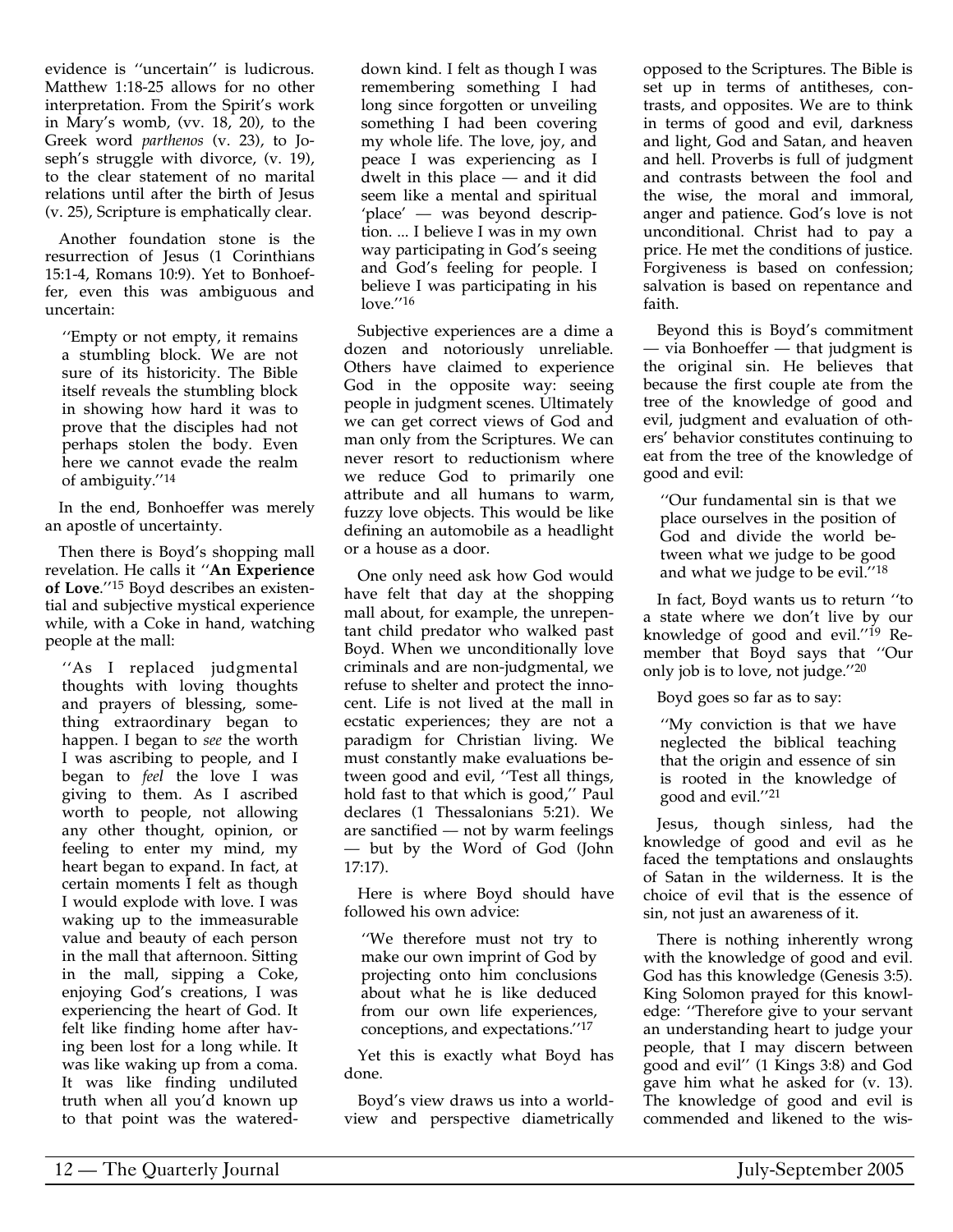dom of angels (2 Samuel 14:17). Christ Himself had this knowledge (Isaiah 7:15). The issue is not possession of this knowledge of good and evil, but how we have acquired it and what we do with it.

Boyd misconstrues the doctrine of sin and what was happening in the Garden at the time of the Fall. The real point was that God wanted Adam and Eve to get their views of good and evil *directly from Him*. Adam chose another way to acquire such knowledge. He selected another route rather than God. He also ignored God's timing for the unfolding of knowledge and sought to get it summarily through an act of disobedience. The knowledge itself was not evil, but rather the source apart from God. The crux of the Fall is choice a choice to distrust God. It was all about choice: Would Adam get his views of God and morality from God, or trust his own wisdom and his right to choose in another direction and bypass God?

This issue of the nature of sin, the Fall, and its relationship to choice is so important it warrants a lengthy quote from C.F. Keil and F. Delitzsch:

''God had given such sacramental nature and significance to the two trees in the midst of the garden, that their fruit could and would produce supersensual, mental, and spiritual effects upon the nature of the first human pair. The tree of life was to impart the power of transformation into eternal life. The tree of knowledge was to lead man to the knowledge of good and evil; and, according to the divine intention, this was to be attained through his not eating of its fruit. This end was to be accomplished, not only by his discerning in the limit imposed by the prohibition the difference between that which accorded with the will of God and that which opposed it, but also by his coming eventually, through obedience to the prohibition, to recognize the fact that all that is opposed to the will of God is an evil to be

avoided, and, through voluntary resistance to such evil, to the full development of the freedom of choice originally imparted to him into the actual freedom of a deliberate and self-conscious choice of good.''22

The ability to choose is what makes us human and became the staging ground for Adam to obey or disobey:

''By obedience to the divine will he would have attained to a godlike knowledge of good and evil, i.e. to one in accordance with his own likeness to God. He would have detected the evil in the approaching tempter; but instead of yielding to it, he would have resisted it, and thus have made good his own property acquired with consciousness and his own free-will, and in this way by proper self-determination would gradually have advanced to the possession of the truest liberty. But as he failed to keep this divinely appointed way, and ate the forbidden fruit in opposition to the command of God, the power imparted by God to the fruit was manifested in a different way. He learned the difference between good and evil *from his own guilty experience, and by receiving the evil into his own soul*, fell a victim to the threatened death. Thus through his own fault the tree, which should have helped him to attain true freedom, brought nothing but the sham liberty of sin, and with it death, and that without any demoniacal power of destruction being conjured into the tree itself, or any fatal poison being hidden in its fruit.''23

# **UNCONDITIONAL LOVE**

Boyd has a penchant for making up definitions, but never gives linguistic or any other kind of documentation to support his assertions.

He uses the term ''unconditional'' love. He says, ''There is a kind of love that is universal and unconditional, however. It is the kind of love referred to by the word *agape*.''24

The term ''unconditional'' love springs from the secular psychology of Carl Rogers, who lapsed into occultism in his later years. Biblical counselor and author Dave Powlison takes issue with the notion:

''I also have felt uncomfortable with the term 'unconditional love.' I rarely use the term because God's love is so much different and better than unconditional. Unconditional love, by contemporary definition, starts and stops with sympathy and empathy, with blanket acceptance. It accepts you as you are, with no expectations. You can take it or leave it. But think about what God's love for you is like. God does not benignly gaze on you in affirmation. God cares too much to be unconditional. ... I'm uneasy with the term unconditional love because it so frequently sidesteps reality. It keeps company with teachings that say to people, 'peace, peace,' when, from God's holy point of view, there is no peace (Jeremiah 23:14,16f). If you receive blanket acceptance, you need no repentance. You just accept it. It fills you without humbling you. It relaxes you without upsetting you about yourself — or thrilling you about Christ. It lets you bask without reckoning with the anguish of Jesus in the garden and on the cross. It is easy and undemanding. It does not insist on or work at changing you. It deceives you about both God and yourself. Most people speak of and aspire to unconditional love containing a large dose of this cultural baggage. $\frac{725}{2}$ 

Paul Brownback also caught the flaws in the secular and evangelical varieties of unconditional love and acceptance:

''We need to be clear that we are not just talking about accepting a person as he is when he comes in his contrition, his sorrows of heart for the past and his desire to change, to reach out for help to affect that change. We are also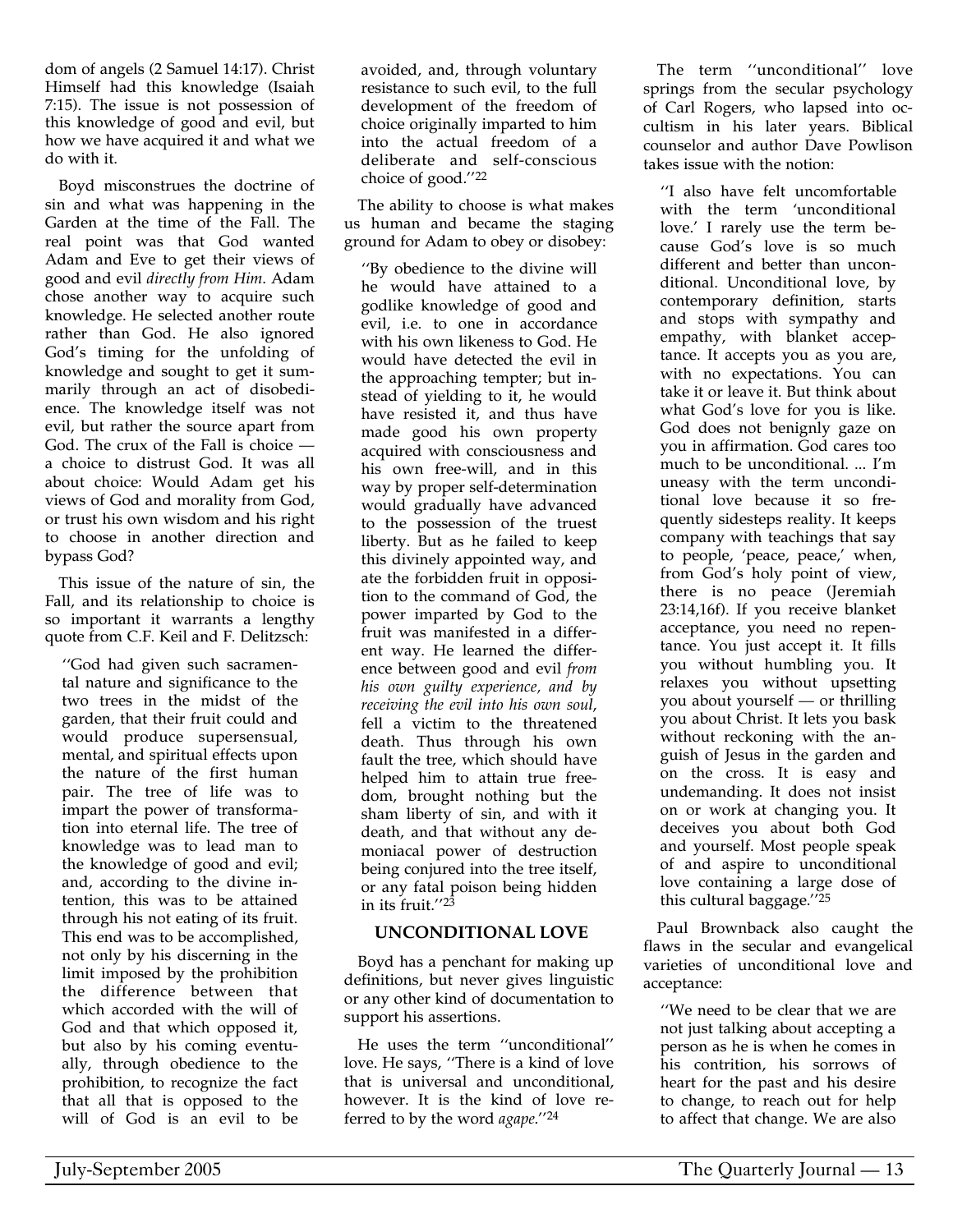talking about acceptance of the person who is bent on continuing in his sin without remorse. That is the implication implicit in the idea of unconditional love.''26

Linguist W.E. Vine sees Christian love differently:

''Christian love has God for its primary object, and expresses itself first of all in implicit obedience to His commandments, John 14:15, 21, 23; 15:10; 1 John 2:5; 5:3; 2 John 6. ... Love seeks the welfare of all.''27

At times when we seek the welfare of others, it may involve honest, loving confrontation. *That* may be the loving thing to do as we seek the highest good of others.

It is commendable that Boyd exalts God, the Trinity, and the deity of Christ in chapter 1, ''Dancing with the Triune God.''28 He is misleading, however, because he teaches that God's love is "universal and unconditional." Plus, Boyd never fully explains what he means by ''dancing'' with God.

# **OUR WORTH IN GOD'S EYES**

Boyd seems to have assimilated secular psychological theories when he writes of ''*Our Unsurpassable Worth before God*.''29

He further explains:

''This is why we can say that the worth God ascribes to us, which is to say the love God has for us, is *unsurpassable*. And precisely because it is unsurpassable, the act of God ascribing worth to us reveals the perfect, eternal love of the Father, Son, and Holy Spirit.''30

Then he adds, ''We are invited to receive the worth God ascribes to us in Christ and are called and empowered to extend this worth to ourselves and all others.''31

And then this:

''By sacrificing himself for us, God ascribes unsurpassable worth to people who in and of themselves have little apparent worth.''32

Paul exalts the love of God not because of our worth, but because of the very opposite in that He loved us when we were worthless — while we were yet in our sins (Romans 5:8).

Two decades ago, Jay E. Adams wrote that such talk comes out of the old worth movement and self-esteem theories. He calls this view a ''false belief that borders on heresy.''33

Did God redeem man because of his great worth? Not a chance, says Adams. This view loses sight of grace:

''In an attempt to exalt man, by supposing him to be of infinite worth, God's grace is unwittingly

and all of orthodox Christianity ever since) is that it was not because of anything God saw in man that He redeemed him, but out of pure mercy and His determination to set His love on him. God's love was not the response to man's loveableness!''34

It certainly is commendable that Boyd emphasizes our position in Christ and the importance of the Church and fellowship within the Church. However, he then proceeds to slice and dice the Church for its failures, attributing these to churches being too judgmental. Boyd is doing the very thing he accuses others of.

Paul exalts the love of God not because of our worth, but because of the very opposite in that He loved us when we were worthless — while we were yet in our sins (Romans 5:8).

denied. This denial is unintentional, I presume, because those who assert the false doctrine would in other contexts profess to believe that it was not because of anything in us that God sent His Son, but that He did so only out of pure, unmerited favor and unwarranted love. ... The point is that God saved man not out of pure grace, totally apart from anything in man that would commend him to God, but rather because of some 'redeemable value' He saw in him. That is to say, man was too valuable to lose, and *that* is why Christ came to die on the cross! The actual teaching of the Bible (and that of the sixteenth-century reformers

Romans 2:1 warns, ''Therefore you are inexcusable, O man, whoever you are who judge, for in whatever you judge another you condemn yourself; for you who judge practice the same things.'' Apparently, Boyd is the only one allowed to judge.

Cultic leanings can begin very subtly. One thing that sends many groups on their way to culthood is segmented biblical attention, where one verse, phrase, or concept is stressed and becomes an obsession at the expense of balanced biblical doctrine. Boyd goes overboard on love. And, as important as that is, love is not the only fruit of the Spirit, or the only character quality insisted upon in the Scriptures. Reading Boyd, one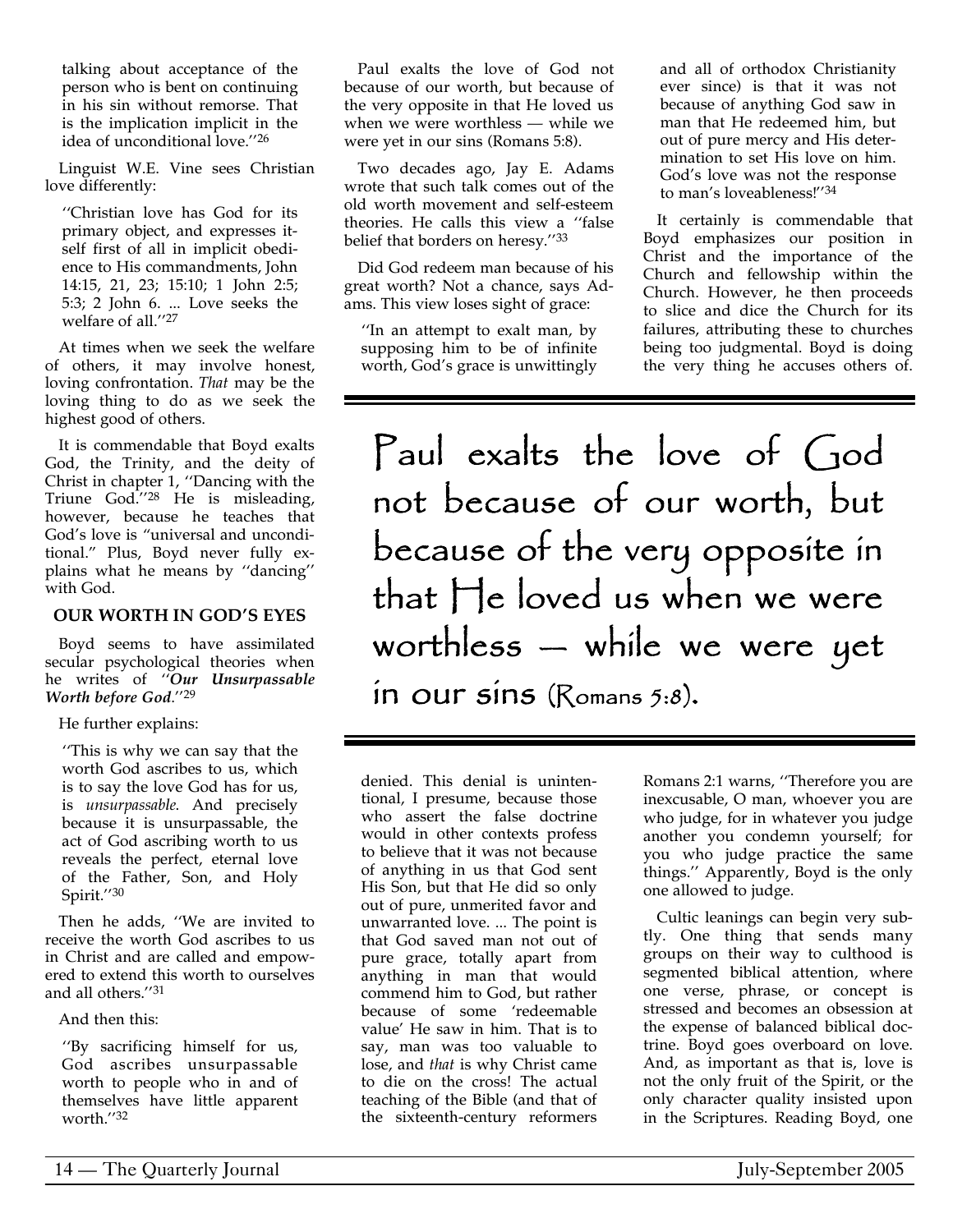would think so as he states, ''Love *is* the central biblical truth.''35

It is difficult to understand what Boyd means when, speaking of the command to love, he writes that *''there really isn't* any other commandment.''36 That is really a biblically irresponsible statement. While we would never deny the importance of loving God and one another (Matthew 22:37-40, John 13:35), we can never divorce love from truth (''speak the truth in love,'' Ephesians 4:15) and discernment (''that your love may abound...in all discernment,'' Philippians 1:1). Boyd's segmented biblical attention causes him to ignore pertinent passages, qualifiers, and, yes, even commands to judge as in Matthew 18.

All through the book Boyd creates a false dichotomy of love vs. judging, never indicating that there are right and wrong ways of judging.37 God, who is perfect, is perfect love and perfect judge. God is perfect compassion and perfect justice, so the two need not be exclusive. Wrong ways of judging may be evil, but judging in and of itself is not. Jesus said if we examine ourselves and are willing to take the log first from our own eye, we can see clearly to evaluate (judge) and help others with their specks (Matthew 7:4-5). We are to make judgments as Jesus said and ''do not give what is holy to the dogs'' (Matthew 7:6).

Boyd needs to give heed to *balanced* biblical attention, not segmented biblical attention. He is so far out of balance he claims that ''the concern to balance love with any competing command is misguided. It is, in fact, *unbalanced*.''38

In Boyd's world, to attempt to be balanced is to be unbalanced! In fact, Boyd says anything that ''competes with love as our first and foremost concern, it becomes to this degree evil.''39 Boyd so stacks the deck that he wants us to believe that to put doctrine, truth, and holiness on the same level as love is to create evil.

Boyd violates his own teaching by condemning overweight people and

those who do not judge them. $40$  By his own criteria he has fallen into the sin of ''religion.'' Other readers of Boyd's volume agree. One customer review found on the Amazon.com web page advertising Boyd's book stated:

''If only the judgmental author could see the speck in his own eye when he attempts eye-surgery on the broader evangelical community he attacks! He should repent of his own 'righteouserthan-thou' religious attitude of self-appointed fruit inspector.''41

Another reviewer wrote that Boyd, ''Does not balance personal skew with God's holy wrath against sin'' and that the ''problem is not so much Repenting of Religion, but Repenting of  $\text{SIN}$ ." $4\overline{2}$ 

It would take a book-length treatment to address all of Boyd's errors. In calling all forms of judgment or evaluation ''religion,'' he shuts down discussion. He is, in fact, despising the gift of discernment and seeing it as something evil rather than a precious gift from God. Isaiah reminds us, ''Woe to those who call evil good and good evil'' (Isaiah 5:20). As he leans heavily on Bonhoeffer and his own subjective experience, he distorts Scripture. In doing so, Boyd sounds the call for a retreat from reason.

#### **Endnotes:**

1. See further, G. Richard Fisher, ''The Infinitely Intelligent Chess Player — Gregory Boyd's Remaking of God in Man's Image,'' *The Quarterly Journal*, July-September 2000, pp. 4-13. 2. Gregory A. Boyd, *Repenting of Religion*.

Grand Rapids, Mich.: Baker Books, 2004, pg. 35.

4. Ibid.

5. Ibid., pg. 18.

6. John Wilson, ''All You Need Is Unconditional Love,'' *Christianity Today*, web site posting, 2/10/2005, italics in original. Document available at: **www.christianity today.com/ct/2005/002/33.87.html**.

7. *Repenting of Religion*, op. cit., pg. 18. 8. Ibid., pg. 10.

9. See A.A. Glenn in Daniel G. Reid, Coordinating Editor, *Dictionary of Christianity in America*. Downers Grove, Ill.: InterVarsity Press, 1990, pg. 173.

10. David Becker, ''Dietrich Bonhoeffer Rejected Classical Christology,'' *Christian News*, June 5, 2000, pg. 7.

11. Dietrich Bonhoeffer, *Christ The Center*. New York: Harper & Row Publishers, 1960, pp. 112-113.

12. See further, Frank Mead, *Handbook of Denominations in the United States*. New York: Abingdon Press, 1965, pg. 102.

- 13. *Christ The Center*, op. cit., pg. 109.
- 14. Ibid., pg. 117.

15. *Repenting of Religion*, op. cit., pg. 13, bold in original.

- 16. Ibid., pp. 14-15.
- 17. Ibid., pg. 35.
- 18. Ibid., pg. 17.
- 19. Ibid.
- 20. Ibid., pg. 18.
- 21. Ibid., pg. 66.

22. C.F. Keil and F. Delitzsch, *Commentary on the Old Testament*. Grand Rapids, Mich.: William B. Eerdmans Publishing Co., Vol.

- 1, The Pentateuch, 1985, pp. 85-86.
- 23. Ibid., pg. 86, emphasis added.

24. *Repenting of Religion*, op. cit., pg. 24, italic in original.

25. David Powlison, '''Unconditional Love'?,'' *Counsel the Word*. Glenside, Pa.: Christian Counseling and Educational Foundation, 1997, pp. 80-81.

26. Paul Brownback, *The Danger of Self-Love*. Chicago: Moody Press, 1982, pp. 65-66.

27. W.E. Vine, *The Expanded Vine's Expository Dictionary of New Testament Words*. Minneapolis: Bethany House Publishers, 1984, *"agapao,"* pg. 693.

28. *Repenting of Religion*, op. cit., pg. 23.

29. Ibid., pg. 27, bold and italics in original.

30. Ibid., italic in original.

31. Ibid.

32. Ibid., pg. 34.

33. Jay E. Adams, *The Biblical View of Self-Esteem, Self-Love, Self-Image*. Eugene, Ore.: Harvest House, 1986, pg. 87.

34. Ibid., pp. 87-88, italic in original.

35. *Repenting of Religion*, op. cit., pg. 58, italic in original.

36. Ibid., pg. 52, italics in original.

37. See further, G. Richard Fisher, ''To Judge or Not to Judge - The Rights and Wrongs of Biblical Discernment,'' *The Quarterly Journal*, October-December 1996, pp. 1, 11-13.

38. *Repenting of Religion*, op. cit., pg. 58, italic in original.

39. Ibid.

40. Ibid., pg. 84.

41. Amazon.com web page, ''Repenting of Religion: Turning from Judgment to the Love of God by Gregory A. Boyd.'' Document available at: **www.amazon.com /exec/obidos/ASIN/0801065062/104- 3752445-0888723**.

42. Ibid., capitalization in original.

<sup>3.</sup> Ibid., pg. 9.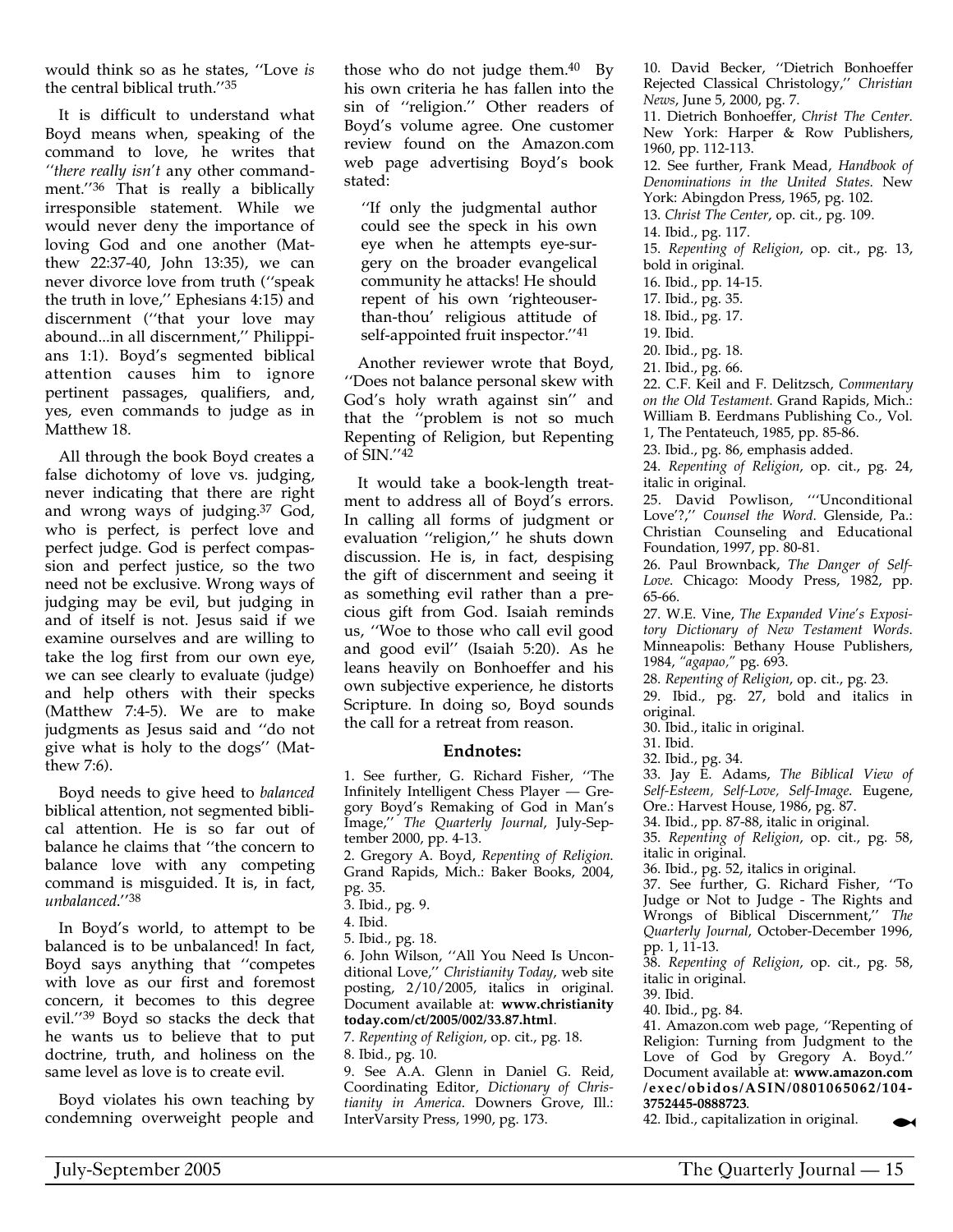(continued from page 1)

At that time, a major shift began in how evangelicals viewed and dealt with sin. The Church stopped calling sinful and deviant behavior ''sin'' and started calling it ''sickness.'' The sexual sinner Paul wrote about (1 Corinthians 6:9) became the sex addict. The thief (1 Corinthians 6:10) became the kleptomaniac. The drunkard (1 Corinthians 6:10) became the alcoholic. The rebellious child (2 Timothy 3:2) became afflicted with ''Oppositional Defiant Disorder.'' A family in which the husband will not work, the wife will not keep the home, and the children will not obey is no longer considered sinful; it is dysfunctional. The liar became a compulsive liar. The gambler became a compulsive gambler. The idolater became a person who suffers from an obsessive-compulsive disorder. The ''deeds of the flesh, which are immorality, impurity, sensuality, idolatry, sorcery, enmities, strife, jealousy, outbursts of anger, disputes, dissensions, factions, envying, drunkenness, carousing'' (Galatians 5:19-21) have all been redefined using psychopathological words.

Placing sin in the category of sickness compromises the message of salvation. It sets aside the historicalgrammatical method of interpreting Scripture and replaces it with a hermeneutic centered on pathology of the flesh. This interpretation views man as a victim who is sick rather than a sinner who is responsible to God. It eliminates the necessity for repentance. As such, the doctrine of the total depravity of man is undermined. Culpability and guilt vanish and there is no need for a Savior. In a similar way, sanctification is hindered. There is no need for repentance and change; no need for discipleship and spiritual growth. Believers are duped into thinking they are sick and need recovery. This explanation removes accountability. For example, if one has the flu, one is sick and misses work. No fault is assigned and one is not personally accountable for the sickness by one's employer. If the drunkard has a "disease" called alcoholism, he is no longer accountable for his behavior, rather, he is sick. It is not his fault. He has no need to repent; he needs 12 steps to recovery. Sick people need recovery. Sinners need Christ.

Pastors must realize that when they turn sin into sickness in the pulpit or in ministering to others, they are preaching ''another gospel.'' Paul wrote:

''I am amazed that you are so quickly deserting Him who called you by the grace of Christ, for a different gospel; which is *really* not another; only there are some who are disturbing you, and want to distort the gospel of Christ'' (Galatians 1:6-7, NAS).

## **WORLDLY WORDS VS. SPIRITUAL WORDS**

The faculty of language and speech is one of the greatest abilities God gave to mankind. Of all the things man does, speaking is one of the most important. The uniqueness of language is highlighted in God's revelation to man through His Word. Jesus Christ Himself is the living Word. When God spoke and wrote, He raised language to a place of significance. Spoken and written language became the principal medium of truth. Through words, God revealed Himself. Through words, God reveals His plans and purposes. Through words, God defined, explained, and interpreted the world around Adam and Eve. God said to them:

'''Be fruitful and multiply, and fill the earth, and subdue it; and rule over the fish of the sea and over the birds of the sky, and over every living thing that moves on the earth.' Then God said, 'Behold, I have given you every plant yielding seed that is on the surface of all the earth, and every tree which has fruit yielding seed; it shall be food for you; and to every beast of the earth and to every bird of the sky and to every thing that moves on the earth which has life, *I have given* every green plant for food';

and it was so'' (Genesis 1:28-30, NAS).

God spoke, but Satan spoke also. God's authority was challenged and His words were contested. The devil had a dramatically different way of explaining and interpreting Adam and Eve's world:

''Now the serpent was more crafty than any beast of the field which the LORD God had made. And he said to the woman, 'Indeed, has God said, ''You shall not eat from any tree of the garden"?' And the woman said to the serpent, 'From the fruit of the trees of the garden we may eat; but from the fruit of the tree which is in the middle of the garden, God has said, ''You shall not eat from it or touch it, lest you die.''' And the serpent said to the woman, 'You surely shall not die! For God knows that in the day you eat from it your eyes will be opened, and you will be like God, knowing good and evil''' (Genesis 3:1-5, NAS).

We live in a world where there are many interpretations of the same set of facts. One person looks at a butterfly and is moved by the splendor of God who created it. Another looks at the same butterfly and is moved by evolution's ability to make such a delicate insect. One man looks at a child's behavior and sees a sickness that is said to be caused by a chemical imbalance in the brain that could be corrected through the use of medications. Another man looks at a child's behavior and sees rebellion and sin.

It is not the facts, but the interpretation of those facts at the core of the issue. Many explanations of life and the world do not recognize the authority of God and are, therefore, incompatible with a biblical worldview. The right things are not said because the right things are not believed. Adam and Eve listened to the serpent and believed an interpretation that was contrary to God's truth. From that point forward, the war of words has been raging. Today, Christians are listening to sinful man's —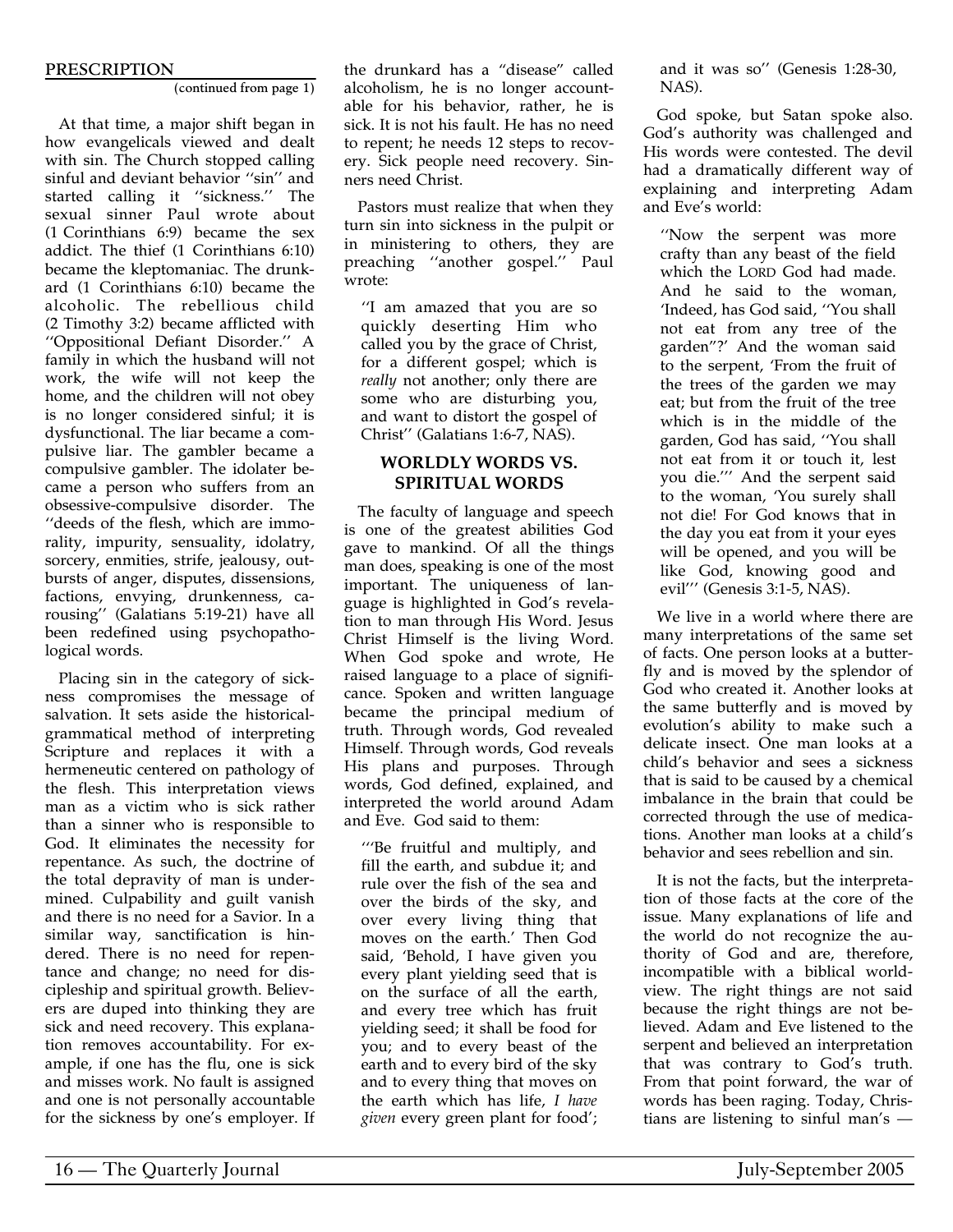or the serpent's — interpretation of the facts, rather than God's.

Christians are involved in the logical outgrowth of the war of words every day. It is the battle of ideas. While most believers, understandably, think of the battle in terms of its spiritual dimensions and ''otherworldliness,'' we must realize there is an intellectual side to the battle that must not be overlooked. Paul wrote:

''Finally, be strong in the Lord and in the strength of His might. Put on the full armor of God, that you may be able to stand firm against the schemes of the devil. For our struggle is not against flesh and blood, but against the rulers, against the powers, against the world forces of this darkness, against the spiritual *forces* of wickedness in the heavenly *places*. Therefore, take up the full armor of God, that you may be able to resist in the evil day, and having done everything, to stand firm'' (Ephesians 6:10-13, NAS).

Paul goes on to write about the various elements of the Christian armor. There are the defensive pieces and one offensive/defensive piece: ''the sword of the Spirit, which is the word of God'' (v. 17). If the Word of God can be neutralized in the life of a Christian, he is left with no offensive weapon for the battle. He is struck time and time again, yet he cannot strike back. To any military strategist or, for that matter, to anyone, the defensive strategy alone can be seen as a losing strategy.

The Church has always been involved in a defensive battle involving ideas and words. These battles can be found all through the New Testament and Church history. There were debates about Jesus' identity and nature (Matthew 16:13). There were disputes over Christ's bodily resurrection (Acts 17:18). There were arguments as to whether a person must keep the Law of Moses in addition to faith in order to be saved (Acts 15:5).

In Paul's letter to Timothy, he spoke of his concern about worldly philosophies that were being taught at Ephesus (1 Timothy 1:3). The battle of ideas and words continued throughout the centuries as one heretical idea arose after another. Conflicts of ideas and philosophies are what led the early Church to organize its statements of doctrinal beliefs, such as the deity of Christ, personage of the Holy Spirit, the Trinity, and so on. During the Middle Ages, perversion had crept into the Church, and a battle of ideas concerning the purity of the New Testament and salvation by grace alone through faith alone in Christ alone was fought by the Reformers.

In the 18th century, man became ''enlightened'' and optimistically believed his reasoning powers and scientific approaches would lead to a brighter future without God. In the 19th century, problems and challenges arose from Darwinism and Freudianism. Since the Church's inception, it has been in one skirmish after another with competing worldviews, ideas, and words.

A worldview is a set of beliefs that shapes the way a person views his world. It is the lens through which a person processes the events in his life. There is a biblical worldview, a naturalistic worldview, and so on. Every person has his or her own worldview. Thus, the correct worldview is very important in understanding words, ideas, events, and behaviors. Many disagreements among individuals stem from their differing worldviews. Atheists and Christians, Protestants and Roman Catholics, Calvinists and Arminians, and others have different worldviews. In each case, man has constructed a grid, as it were, that filters out certain ideas and arguments leading him to a belief or an interpreted fact. Those whose worldviews differ often consider those with other views to be in error. Confused? Know this: God's Word is absolute truth!

Christians need to start thinking of Christianity not as a collection of bits and pieces of ideas to be believed, but as a complete, conceptual system — a total worldview, as it was originally

designed. To break any worldview into disconnected parts will distort its true character. To mix certain parts of a worldview with a competing one leads to confusion and chaos. Each worldview carries its own assumptions. Each set of assumptions is, for the most part, incompatible with others. However, particular pieces of differing worldviews may be similar, like two slightly different circles that are superimposed. They are quite similar, but they are not easily reconciled. For example, two people with differing worldviews may both be pro-life or pro-choice. They may be similar in their politics or their morality. However, a significant problem occurs when major elements of conflicting worldviews are integrated. The result, eclecticism, is borrowing from a variety of worldviews, and is common practice in ''Christian'' counseling today.

A biblical anthropology, which teaches that man is made in the image and likeness of God, is combined with naturalistic-evolutionary anthropology, which views man as merely an evolving biological organism. The resulting eclectic integrationism, like purely secular psychology, calls sin sickness by mixing two antithetical worldviews. It is an attempt to be true to both worlds. Plainly, the integration of psychology with Christian theology by sincere but misguided believers has, in the Christian community, legitimized labeling sin as sickness. As a result, the Church has become convinced that the elaborate systems and theories, based on competitive worldviews, are a necessary addition and compliment to God's Word. The Apostle Paul condemns the integration of man's imaginary "wisdom" or worldview and God's true wisdom or worldview:

''... which things we also speak, not in words taught by human wisdom, but in those taught by the Spirit, combining spiritual *thoughts* with spiritual *words*'' (1 Corinthians 2:13, NAS).

Evangelicals have been habituated to think and speak psychologically. Biblical words — words taught by the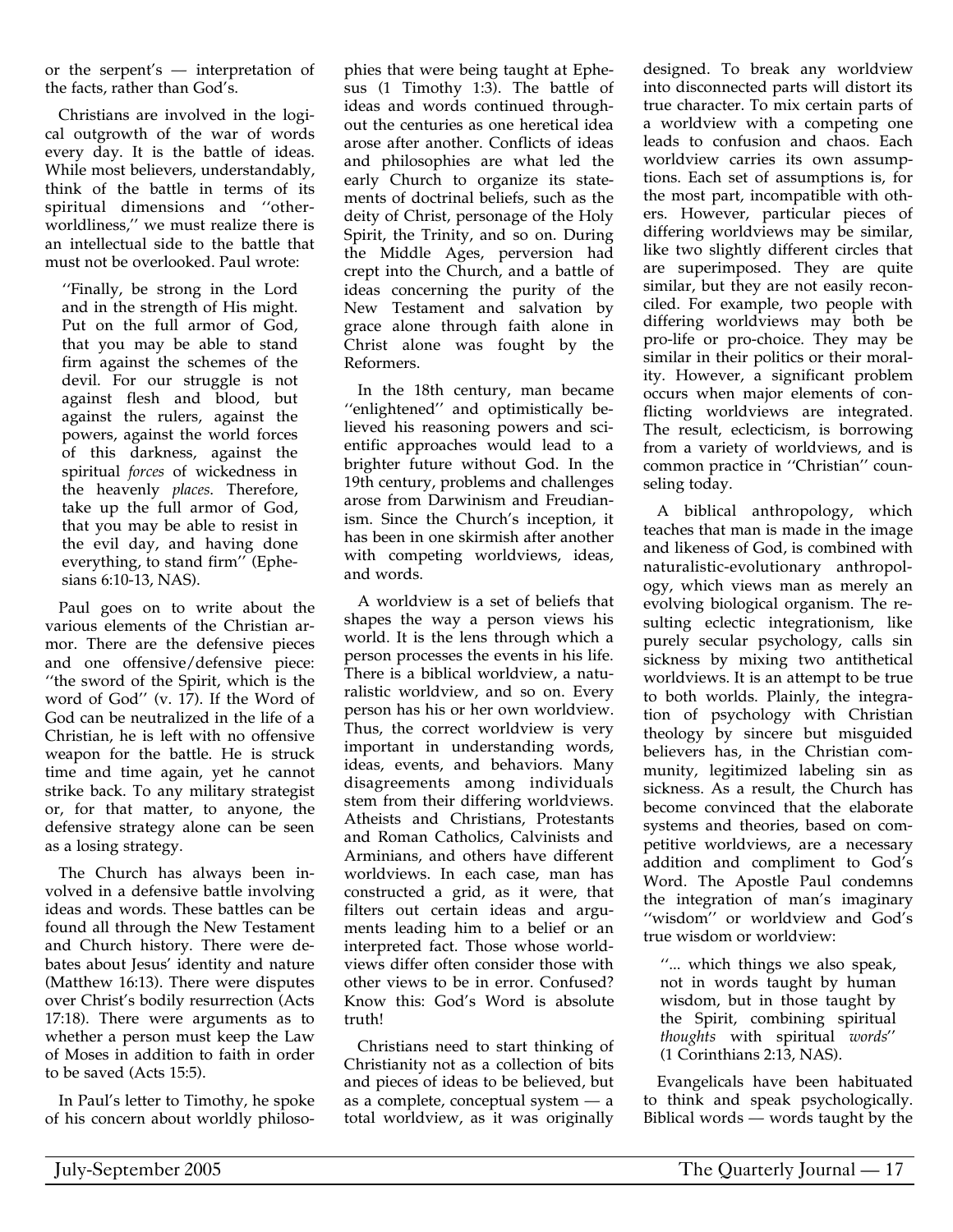Spirit — have been replaced by worldly words — words taught by human wisdom. God's true words, which are supposed foolishness, are exchanged for man's words, which are supposed wisdom. Words such as ''kleptomaniac'' and ''alcoholic'' (words taught by human wisdom) are misleading. They are euphemisms for sinful behaviors. The Bible never refers to a person as an alcoholic or a kleptomaniac. God's Word refers to a person who habitually gets intoxicated as a drunkard. A person who habitually steals is called a thief. In the sickness model, he needs recovery while in God's model, he needs to repent, put off the sinful habit, renew his mind, and put on the biblical alternative. Christians should use words taught by the Spirit as they accurately portray God's reality. The Apostle Paul wrote:

''See to it that no one takes you captive through philosophy and empty deception, according to the tradition of men, according to the elementary principles of the world, rather than according to Christ'' (Colossians 2:8, NAS).

''Rather than according to Christ'' is the pivotal phrase Paul used to describe the system of doctrine (worldview) that had found its way to Colossae. It was a philosophy setting up the wisdom of man in opposition to the wisdom of God. ''Man's wisdom,'' over the centuries, has taken many different forms, including the present-day sin/sickness movement. It has varied with time and culture, but it has always been present in one guise or another, to displace Christ's sufficient Word with man's wisdom.

# **DECLARING PEOPLE SICK**

In the early 1960s ''illness'' meant physical illness. The criterion for determining a disease was a change, alteration, or abnormality in the structure or function (anatomy or physiology) of the body as determined by invasive or non-invasive testing and/ or a patient's history and thorough physical examination. According to *Webster's Comprehensive Dictionary*, "disease" is defined as ''Disturbed or

abnormal structure or physiological action in the living organism as a whole, or in any of its parts.''3 Abnormalities in these findings make it possible for a physician or pathologist to distinguish between the presence or absence of a disease. For example, a family physician takes a throat culture and discovers the presence of infectious streptococcus. A radiologist reads the result of an MRI indicating the presence of a brain tumor. A dermatologist takes a biopsy of a mole, sends it to the lab where a pathologist discovers no disease or abnormality. By using objective methods (throat culture, MRI, biopsy, etc.) for discovering physical abnormalities, physicians can make a diagnosis. Abnormal anatomy or physiology dictates the presence or absence of disease.

Dr. Thomas Szasz, a psychiatrist and well-known critic of psychiatry and author of hundreds of papers and books, says of disease:

''All too often the problem of defining disease is debated as if it were a question of science, medicine, or logic. By doing so, we ignore the fact that definitions are made by persons, that different persons have different interests, and hence that differing definitions of disease may simply reflect the divergent interest and needs of the definers.''4

Szasz goes on to say:

''...the decisive initial step I take is to *define illness as the pathologist defines it — as a structural or functional abnormality of cells, tissues, organs, or bodies*. If the phenomena called mental illnesses manifest themselves as such structural or functional abnormalities, then they are *diseases*; if they do not, they are *not*.''5

There are constraints on a physician when he seeks to determine the presence of disease. In the past, a physician was constrained, bound, and limited to the scientific method. Disease was discovered based on objective tests. Under the new criteria in

vogue today, instead of discovering disease by objective measures, a person can be declared sick based solely upon his complaint and the subjective opinion of the health care provider.

For example, one complains, ''Doc, I've been having headaches for the past several weeks.'' The doctor replies, ''You have a brain tumor. I need to operate first thing in the morning.'' You ask, ''How do you know I have a brain tumor?'' The doctor says, ''You said you have headaches.'' You reply, ''But doctor! Couldn't my headaches be caused by a sinus infection, low blood sugar, eye strain, stress, or lack of sleep?''

Surgery is risky business. Taking medication for a declared mental condition diagnosed by subjective means is also risky business. When sin is called sickness, the boundaries and limits of good sense are removed and people are subjectively declared sick.

Today's diagnostic criteria say there does not have to be a change or abnormality in the structure of the body for a person to have a disease. If a person behaves badly, in a bizarre way, or fails to exercise self-control, he may be *declared* sick. After all, one who kills another has to be sick. Normal people do not kill or behave in wicked ways. At the core, there is good in every man, right? Wrong, see Jeremiah 17:9. The Bible says Cain murdered Abel and God called it sin. David murdered Uriah and God called that sin. Jesus said, ''For out of the heart come evil thoughts, murders, adulteries, fornications, thefts, false witness, slanders'' (Matthew 15:19, NAS). Every one of those sins has been now declared to be a sickness. Jesus did not say out of a sick heart, but out of an evil heart comes sin.

The mental health industry has transformed the common everyday difficulties and hardships of life into declared diseases. A rebellious child has a conduct disorder. A person who overeats has an eating disorder. A person who is anxious or depressed has a mood disorder. There is adjustment disorder for the man who can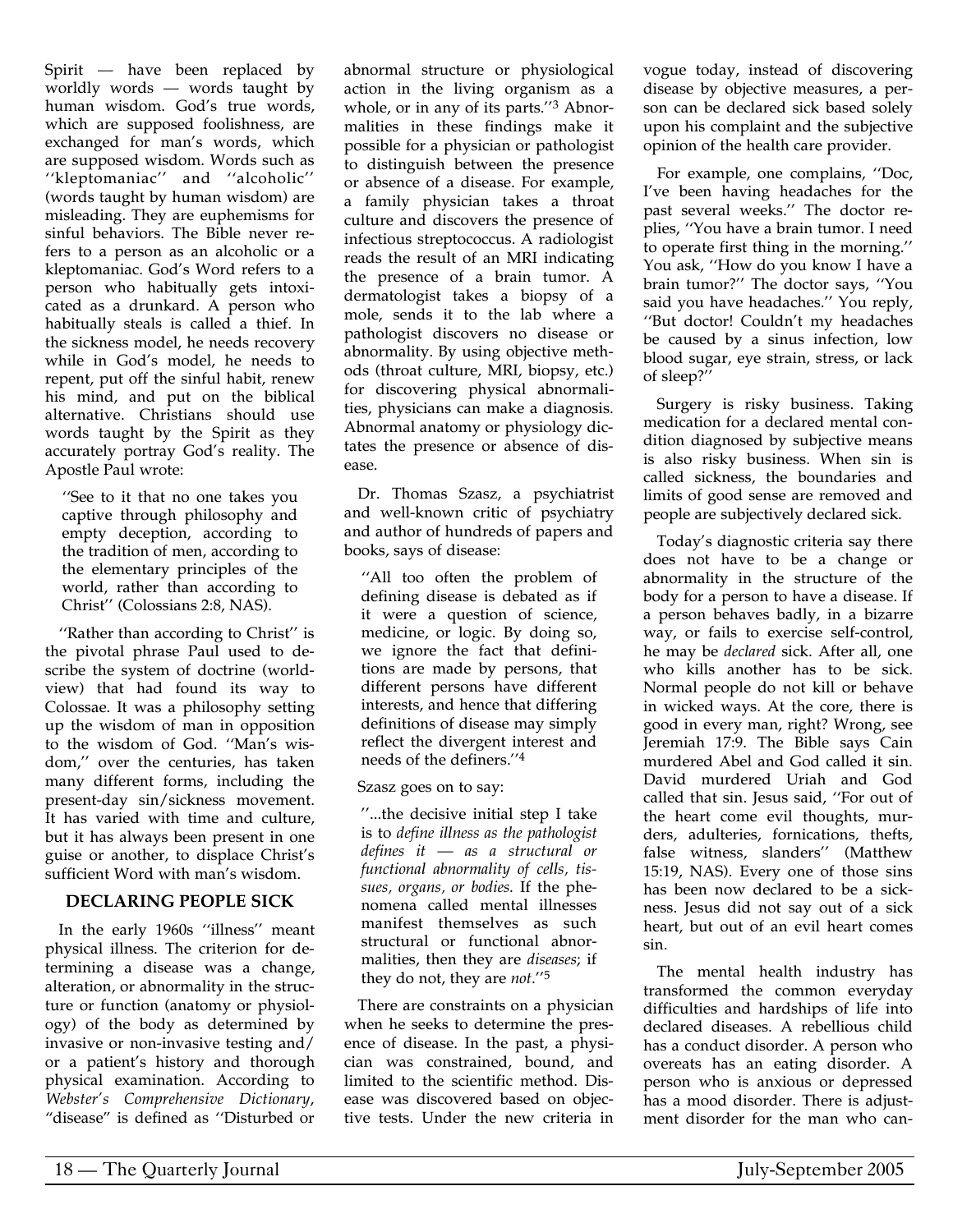not seem to cope with his new job. The woman who is boastful and conceited has narcissistic personality disorder. The young man who repeatedly is arrested for destroying property, harassing others, or stealing is sick, too. He has antisocial personality disorder. Other conditions that may require clinical attention range from job dissatisfaction to religious issues such as questioning one's faith or values. People with common experiences of life are now damaged, wounded, abused, traumatized, and sick. They are by themselves incapable of dealing with their disease. It takes an ''expert'' trained to deduce psychological illnesses, to diagnose, categorize, and label the human experience.

We have allowed psychology to explain what we say, feel, and do. It interprets for us our words, moods, and actions, and what these really mean on an ''unconscious'' level. What one person says about an event of life and its effects are oftentimes interpreted by the psychologist into ideas which are very different from what is described. The psychologist then presents his diagnosis as fact, applies it to the person's situation, while transforming him into a victim and lifelong patient.

The progression of events resembles the following:

1) A theory of victimization is constructed by the psychologist;

2) The theory is applied, using the esoteric language of psychology, to the person's situation;

3) The theory converts the person's experience into a disorder or disease;

4) Only the psychologist knows how to help provide relief;

5) Thus, a need for the psychologist is created.

Psychologizing or pathologizing, as some call it, turns routine experiences and feelings into abnormal conditions. Anxiety, apprehension, fear, sadness, and doubt are typically part of life's experience. Some become anxious when they ride an elevator or fly in a plane; others when they have to speak before a large group of people. Some may become fearful when driving in city traffic; others are fearful of the dark. While all of these may be annoying emotions and disturbing feelings and may disrupt life, they are, nevertheless, typical human experiences. However, to a psychologist, being anxious means something more. It means ''having anxiety'' or ''having an anxiety disorder.''

The mental health industry takes authentic victims of accidents, abuse, neglect, etc., and manipulates them into believing they are damaged and sick people. Traumatic life experience is turned into an ongoing emotional problem. The traumatic cause is often followed by a pathological effect. For example, the man, who after twentyfive years, is laid off from his job (the traumatic cause or experience) is later diagnosed with adjustment disorder (the pathological effect). A parent whose child dies (the traumatic cause or experience) is diagnosed with Post Traumatic Stress Disorder (the pathological effect). A person who was abused (the traumatic cause or experience) is diagnosed with Paranoid Personality Disorder (the pathological effect).

### **A TRAUMATIC CAUSE = A PATHOLOGICAL EFFECT**

A traumatic cause leading to a pathological effect is accomplished by focusing on the negative and accentuating the trauma. The person now thinks of himself in terms of the distress or suffering he experienced. He is told that the experience has weakened him. To recover he must face the fact that the event was traumatic. He must then face it, confront it, and go through the psychological process which means changing himself from victim to survivor.

Real victims do not want to be victims at all. A woman who was raped would rather have not been raped. No one wants to be in a car crash. Pain, suffering, and loss are the consequences of being a genuine victim. No one wants to be assaulted and robbed. So why do people allow

themselves to be categorized as psychological victims? Quite simply, there is an advantage to being made a victim. The psychological victim is given permission to live a psychologized life. Once diagnosed, he may step into another world. Being recognized as a victim of some major life trauma is the starting point in the journey where the therapist is viewed as the shepherd who will lead the victim to the promised land of recovery. What makes the future brighter for the psychologized individual is his victim status. The undiagnosed have to live with their disappointments, failures, regrets, crimes, and sin. The psychological victim's world is free from guilt, shame, and responsibility. Whatever the matter may be, an external cause is found for the damaging effects. The disease has removed the accountability that has, in turn, removed the guilt. As a corollary, it has also removed the need for a Savior or for the work of the Holy Spirit in sanctifying the believer.

Because Christians have become so indoctrinated with the sickness model, they unconditionally accept the diagnosis. Persons who are lazy, irresponsible, bitter, full of self-pity, mean, or immoral are *declared* to be sick. AIDS was discovered to be a disease. Alcoholism was *declared* a disease. Cancer was discovered to be a disease. Social anxiety disorder and pedophilia are *declared* to be diseases. When sin is called sickness, behavior is labeled healthy or unhealthy as opposed to righteous or unrighteous. Drunkards are now in the same category as Alzheimer's patients. Rebellious children are in the same category as the man with heart disease. A murderer is in the same category as the cancer sufferer. And the man who gambles away his savings and loses his home to the mortgage company is in the same category as the little girl diagnosed with a terminal brain tumor.

It is not surprising that unbelievers would call sin sickness. The natural man does not accept the things of God, for they are foolishness to him (1 Corinthians 2:14). What is hard to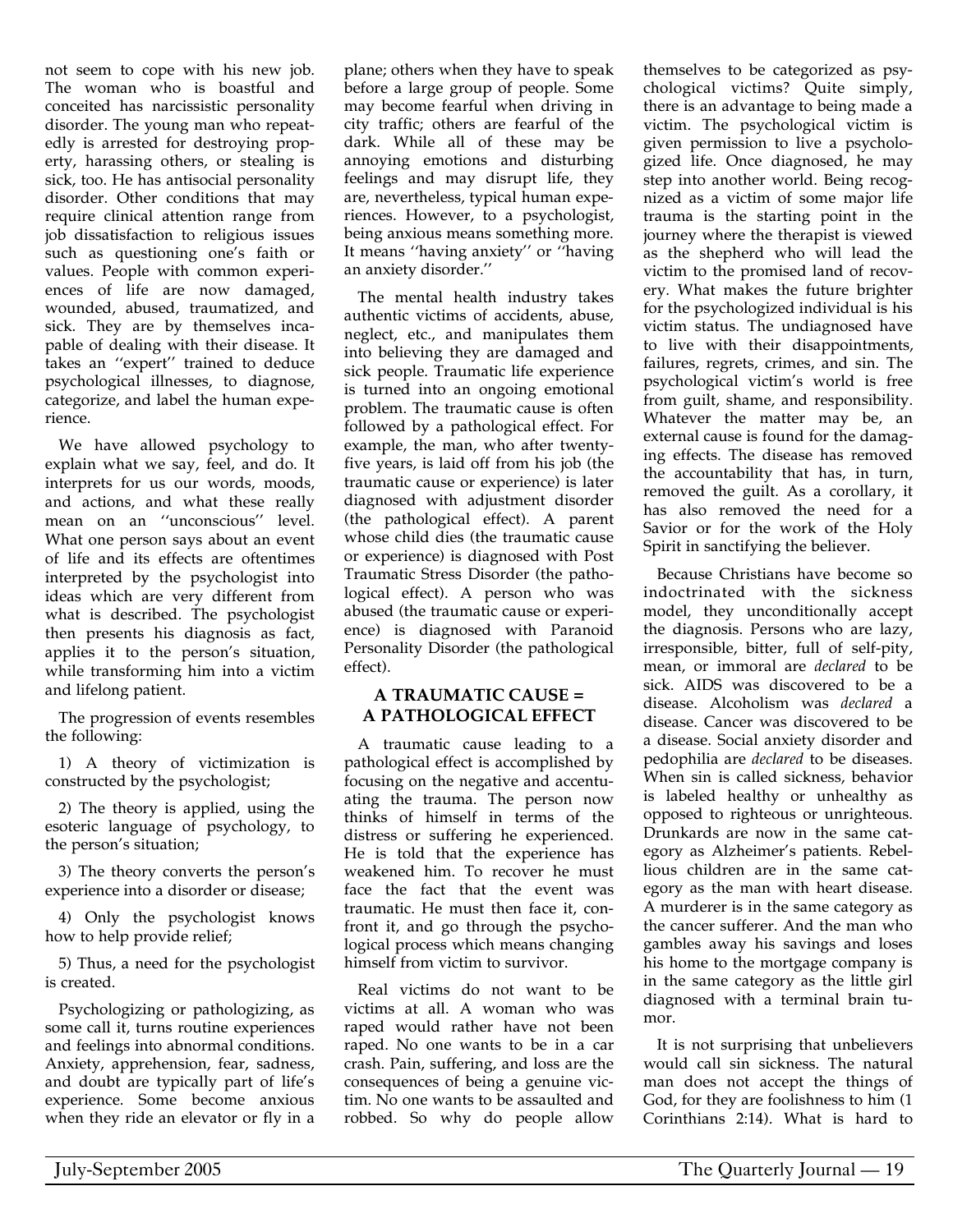believe is that the things of God have become foolishness to Christians. The Church itself has become an accomplice with the world in helping men justify their sin. Men suppress the truth (Romans 1:18) when they call sin sickness. They exchange the truth of God for a lie (Romans 1:25). As James teaches, they are carried away and enticed (James 1:14).

The whole idea of sin has always been hated by the world. Since Adam and Eve ran, hid, covered up, and shifted the blame in the Garden of Eden, man has been trying to justify himself. Calling sin sickness allows man to feel better. A healthy selfimage is impossible if a man's heart is ''deceitful above all things and desperately wicked'' (Jeremiah 17:9, KJV). Or, as Isaiah writes:

''Behold, the nations are like a drop from a bucket, And are regarded as a speck of dust on the scales; ... All the nations are as nothing before Him, They are regarded by Him as less than nothing and meaningless'' (Isaiah 40:15, 17, NAS).

The solution to these ''destructive'' words is that man rebels against, overrules, and turns upside down the Word of God. Behavior is reduced to chemical imbalances, electrical impulses, diseases, or low self-esteem. Personal accountability for thoughts and behaviors is abdicated.

If there were such a thing as ''corporate'' multiple personality disorders, it would seem the Church has one. Out of one side of the Church's mouth, the Church says man is a sinner. Out of the other side of the Church's mouth, man is said to be sick. Is it possible to deny the doctrine of sin by calling sin sickness and still be preaching the Gospel of Jesus Christ? Sermons, Bible study literature, and books by beloved Christian authors are filled with euphemisms for sin. A fornicator may be called to repentance, but if he is sick then he is no sinner. Instead, he is an addict.

### **NO SIN, NO GUILT**

If man is not a sinner then he is a patient who is suffering. He is a victim of the cruel and callous treatment of others. We are told that we must learn to be sensitive, tolerant, and compassionate, realizing the very behaviors we formerly labeled as sinful are now evidence of victimization or illness.

The culture we live in encourages all sorts of sinful attitudes and behaviors, but will not tolerate the guilt and other feelings that sin produces. Man does not exist in a vacuum. There are consequences to his actions. These consequences are part of the curse God put on man as a result of sin. Sinful behaviors and attitudes affect the way we think and feel. Sin can produce feelings of personal guilt, depression, anxiety, fear, and so on. For example, Cain's sinful behaviors led to depression (Genesis 4:5-7). David experienced depression, anxiety, and several physiologic symptoms as a result of his sinful relationship with Bathsheba (Psalm 38). However, to admit responsibility and guilt is unsuited and irreconcilable with today's concept of human dignity and self-esteem. Guilt is therefore viewed as a ''neurosis.'' It is an abnormal fixation that must be eradicated. Despite the incessant voice of one's conscience, the sinful behavior that causes us to feel guilty must be denied.

Sin as sickness has gained such a foothold in our thinking there is no longer much thought of personal sin. We give a token recognition in sermons and conversations to what used to be a strong and ominous word, but for the most part, has disappeared along with the whole notion of offending God. Have we ceased sinning? No, we are just calling it something else. Man, since the Fall, has become an expert at covering up his sin. Today, however, we are better equipped with psychological euphemisms for sin. Something is terribly wrong. By claiming the status of a sick person or victim, an individual can escape the responsibility of everything from murder to sloth. All kinds of immoral, perverse, and wicked behavior are now considered to be symptoms of some psychological disease. No one is responsible for these acts. People will admit they have vague feelings of personal guilt, anxiety, and depression, but no one has committed a sin. There are plenty of patients, but sinners are hard to find.

Christianity does not make sense without sin. The Church teaches, ''God demonstrates His own love toward us, in that while we were yet sinners, Christ died for us'' (Romans 5:8, NAS). On the other hand, the Church calls sin sickness. What's the truth? Is sin sin? If so, why does the Church sometimes call it sickness? If sin is sickness why does the Church sometimes call it sin? Is the Church really confused or just embarrassed to use the word sin? Has fear of man made us ashamed of the Gospel? Is the Church willing to trade biblical correctness for political correctness in order to be ''seeker-sensitive'' and build staggering attendance numbers? Paul wrote, ''If the trumpet makes an uncertain sound, who will prepare for battle?" (1 Corinthians 14:8, NKJV). There is definitely an uncertain sound coming from the pulpits of evangelicalism today. As a result, evangelism, discipleship, and sanctification all suffer.

The Apostle Paul was not ashamed of the Gospel (Romans 1:16). The reason he was eager to preach in Rome was because the Gospel was the way of salvation. The Gospel was not some new philosophy of life. It is not some new idea, which can be interesting and absorbing to discuss and debate. No, the Gospel is about deliverance from sin. Paul sets the Gospel over and against the Greek culture, which had come to Rome years before. The study of philosophy is interesting, but it tends to begin and end with ideas of men. It ultimately leaves men where they started. Philosophy does nothing about sin. It does not save man from the guilt, power, and pollution of sin. It does not reconcile man to God.

Paul's letter to the Romans deals with fundamentals. With respect to systematic theology, the book of Romans is the most important book in the Bible. It has played a more important and more crucial part in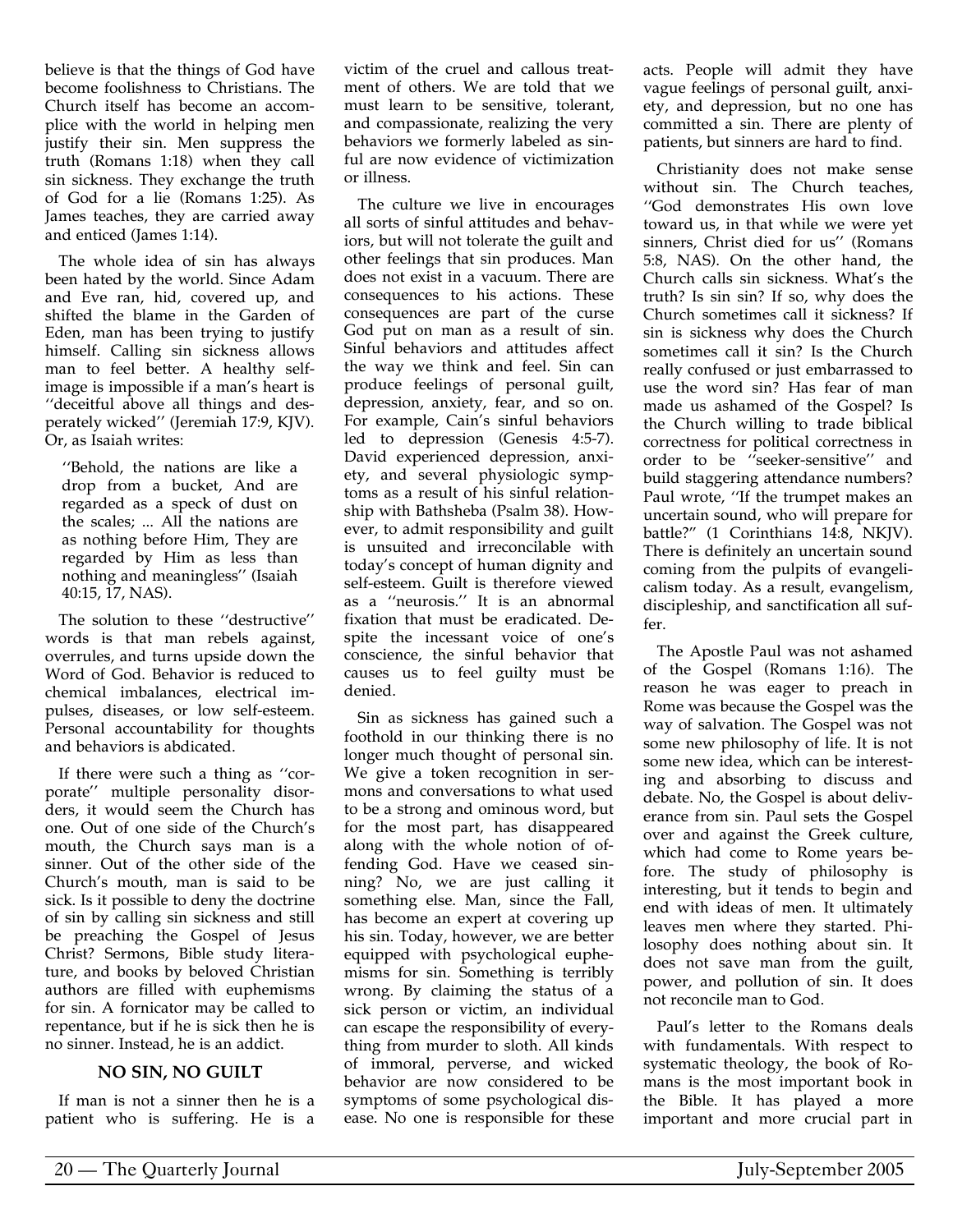the history of the Church than any other single book. Some of the Church's greatest leaders were converted while reading the Epistle to the Romans. For example, Augustine was saved while reading Romans 13. Augustine fought the Pelagian heresy and defeated it by expounding the book of Romans. While he was still a Roman Catholic and a teacher of theology at the University of Wittenberg, Martin Luther prepared a series of lectures on the book of Romans. In doing so, his teaching of the doctrine of justification by faith through Jesus Christ and apart from works became a reality. John Bunyan and John Wesley also were converted to Christianity by means of this remarkable book.

Paul declared that God provides a way of salvation though faith in Jesus Christ. The question is why did God do that? Why did Jesus Christ leave heaven, die on a cross, and rise again? The reason may be summed up in the following verse:

''For the wrath of God is revealed from heaven against all ungodliness and unrighteousness of men, who suppress the truth in unrighteousness'' (Romans 1:18, NAS).

The most striking aspect of Paul's presentation of the Gospel is that he begins with the wrath of God. Wrath refers to God's hatred of sin. If one recognizes the love of God, he must also recognize the hatred of God. All that is opposed to God is hateful to God. Paul said that God's righteousness has been revealed (Romans 1:17), making the following verse, ''For the wrath of God is revealed against all ungodliness and unrighteousness of men'' (v. 18), quite inevitable.

Therefore, Paul does not begin the Gospel presentation with man and his problems, but with God, who is angry having been offended by sinful men. He does not say he is ready to preach the Gospel to them because they are living defeated and troubled lives and the Gospel will lift them out of their depression. He does not say he is ready to preach the Gospel because

they are unhappy and the Gospel will make them happy again. He does not start with man's troubles and difficulties. He does not start by telling them that he has had a wonderful experience and wants them to have it, too. Paul starts by talking about the wrath of God against all men because of sin. The wrath of God against sinful man is the motive for evangelism.6

Mixing Christianity and psychology has created a climate in which the word "sin" has been diluted of its true meaning and has been rendered harmless. If an unbeliever has no consciousness of sin, he will not be able to see the point of Christianity. To him, Paul's statement concerning the wrath of God will not make sense. This is true not only of unbelievers, but also Christians. Many Christians have lost their consciousness of sin. It is considered harsh, insensitive, or even ''un-Christian'' to speak of problems as being the result of sinful behavior. No one wants to hear he is a sinner. There is great comfort in being told problems are caused by a disease, disorder, chemical imbalance, addiction, repressed memories, phobia, low self-esteem, or a painful past. To many, the problem is how to market the Church in a way that will bring it in line with the latest intellectual and cultural beliefs while not compromising biblical integrity. The goal is to bring more people under the preaching of the Gospel. Psychology, they thought, was one way to give Christianity a ''scientific'' relevance and make it more attractive. Proponents of psychology insist it actually improves Christianity. Sadly, biblical integrity and, therefore, the Gospel, have been enormously compromised. The Church's fear of irrelevance in the postmodern world has led to uncritically accepting man's wisdom and denying God's.

Meanwhile, the Church has become weakened and has experienced a dramatic decline in conversions over the past several decades. Church leaders are falling all over one another trying to do all they can to make the Church "relevant," to give it purpose. Christian leaders speak of the ''assured results'' of a seeker-friendly atmosphere, contemporary music, and so on. If one of the problems is calling sin sickness, then nothing short of a return to the language and intent of the Bible will rectify the problem. Sinful people need to repent and follow God's prescribed plan rather than relying on a prescription for a medication to treat their feelings.

The point of Christianity is that man sinned and Christ died to reconcile him before a righteous and holy God. Christians throughout history have been motivated to evangelize by their conviction that the Gospel of Jesus Christ is true. It has created in them a sense of urgency to go tell others. Paul wrote:

''I am under obligation both to Greeks and to barbarians, both to the wise and to the foolish. Thus, for my part, I am eager to preach the gospel to you also who are in Rome'' (Romans 1:14-15, NAS).

 $And`$ 

''For the love of Christ controls us, having concluded this, that one died for all, therefore all died; and He died for all, that they who live should no longer live for themselves, but for Him who died and rose again on their behalf'' (2 Corinthians 5:14-15, NAS).

It was the love of Christ in Paul, combined with the conviction that what Christ did was complete and necessary for the redemption of all men, that produced the urgency motivating him to ministry.

How do we begin the task of communicating the Gospel to a society believing sin is sickness? Tell them the big story. Begin with the creation and the first man and woman. Explain the first act of rebellion toward God and the curse that God placed on mankind as a result. Continue through the Old Testament with Cain, Abel, Abraham, Isaac, Jacob, David, and so on. Step by step, establish in them a biblical worldview with the intent to introduce them to Jesus Christ. Effective evangelism has always been accomplished using key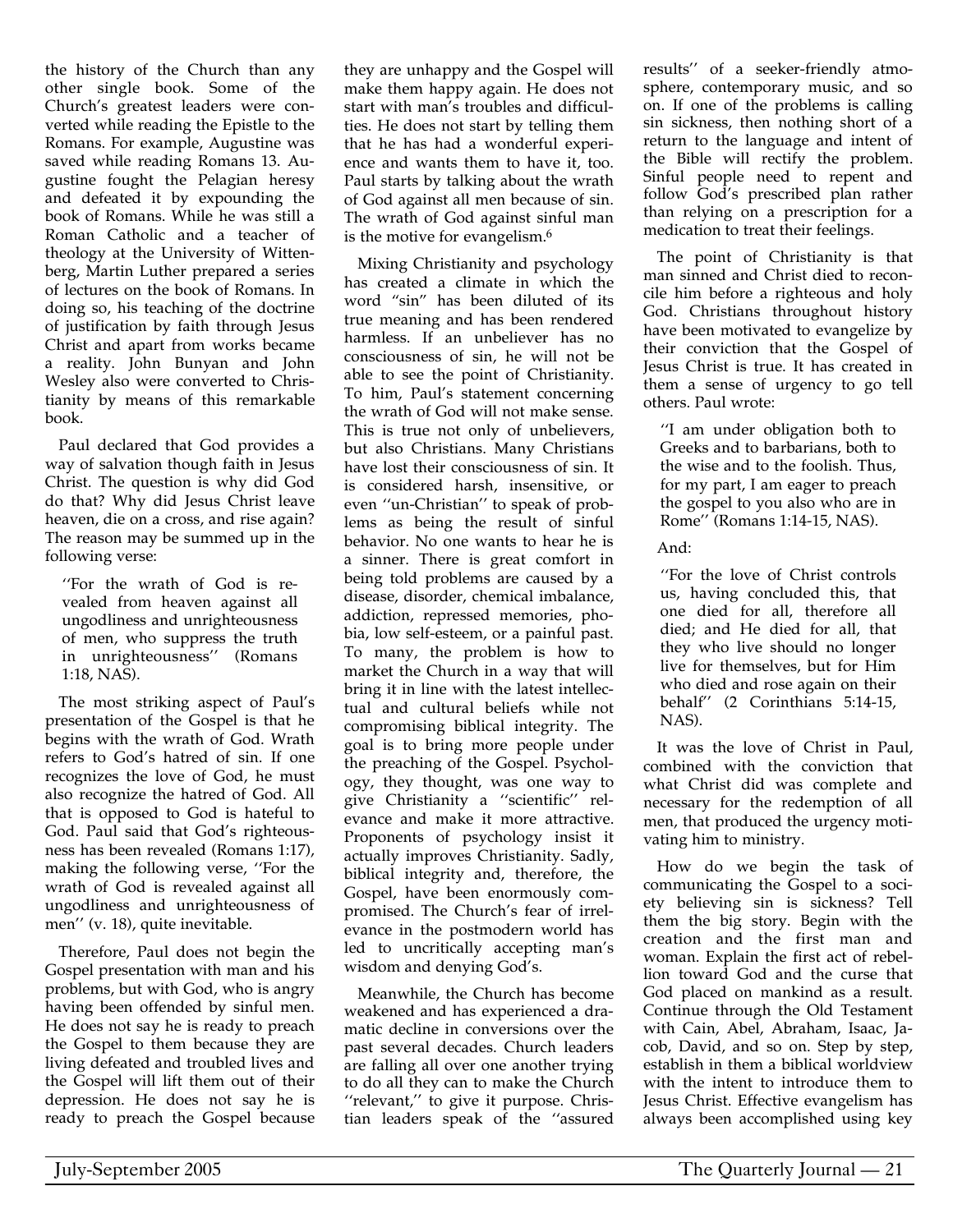passages and verses that deal with sin, grace, and faith. The point is found in the death and resurrection of Jesus Christ. It does not matter whether one is preaching or teaching from the Law, the prophets, the historical books, the wisdom literature, the Gospels, or the Epistles, they all point to the Lord Jesus Christ, who died for our sins.

The landscape of evangelicalism today is very disturbing. Christians have jettisoned their commitment to God's sufficient Word. A psychological Tower of Babel has been erected. Biblical definitions and categories have changed and a new vocabulary has emerged within the Church. Behaviors and attitudes once regarded as sinful have undergone a dramatic change. They have been reappraised. Sin is called sickness. Confessing sin has been replaced with recovering from sickness. The word ''sin'' has nearly disappeared from our vocabulary. As such, the impact of the Gospel to a non-believer is less pronounced and the need for progressive sanctification in the believer is minimized. Nevertheless, there is, in the back of our minds, the fact that sin is still with us — somewhere, everywhere. It is a vaguely uneasy feeling. Although we try to make ourselves *feel* better by calling sin by another name, it is always there. It never fully goes away.

#### **Endnotes:**

1. E. Fuller Torrey, M.D., *The Death of Psychiatry*. Radnor, Pa.: Chilton Book Co., 1974, pg. 24.

2. Garth Wood, *The Myth of Neurosis: Overcoming the Illness Excuse*. New York: Harper & Row Publishers, 1986, pg. 1.

3. A.H. Marckwardt, F.G. Cassidy, and J.B. McMillan (eds.), *Webster Comprehensive Dictionary International Edition*. Chicago: J.G. Ferguson Publishing Company, 1992, Vol. 1, "disease," pg. 365.

4. Thomas Szasz quoted in Janet Vice, *From Patients to Persons*. New York: Peter Lang Publishing, 1992, pg. 14. 5. Ibid., italics in original.

6. Throughout the New Testament the starting point when declaring the Gospel is the wrath of God. For example, the first point John the Baptist made to the people who came to hear him was they should repent of their sins and ''flee from the wrath to come'' (Matthew 3:7). Peter, on the Day of Pentecost, preached concerning men's relationship to God. The sermon would affect them in such a way that they cried out, ''Brethren, what shall we do?'' (Acts 2:37). Paul's sermons throughout the book of Acts emphasize man's relationship to God and the judgment that will come because of sin. (See, for example, chapters 13, 14, 17, and 20.) g

### EDITORIALS

(continued from page 2)

see going on around me and holding back my disgust for those that I feel are responsible for the lies that my people so easily accept as truth. I see drug dealers, gang members and other criminals killing and being killed all the time with no sign of fear from these individuals. But we Christians that are promised life everlasting seem to stand back and let things get out of control because of our fear and because of the Judeo-Christian preachers and the government constantly telling us that these problems will be taken care of. But they never are. My hateful thoughts toward my enemies sometimes consume my logic. But I am always mindful of the mistake and great wrong it would be to take any kind of action out of hate or ignorance. As a messenger of Yahweh I am always praying that what I have expressed to my people will make them thirst for more knowledge. And that what I have told them will never escape their minds. As a Christian I don't need to see what will take place in the future because Yahweh has told me what will happen, therefore I know it will be. But knowing what the future holds doesn't make it any easier living in the present. So, when I'm asked, don't you get depressed or do you ever feel like giving up, my answer is 'yes.' But it is my faith that sustains me and I start out every morning with the thought that every new day means one more day of Satan's rule behind me and one day closer to the second coming

of Christ. My wife also reads Psalm 91 every morning, which I suggest that everyone should read for spiritual fortification.''

On some level the words are challenging and would resonate with most Christians. The deception, however, is not the words, but the real *interpretation* given by the speaker. The one who spoke these words is Charles Lee, Grand Dragon, White Camelia Knights of the Ku Klux Klan. The quote is from *Soldiers of God* by Howard Bushart, John Craig, and Myra Barnes (pp. 171-172).

On the basis of Lee's words alone, most anyone would consider the speaker a dedicated Christian. However, a discernment ministry would pick up on all the baggage that so denies Christ as to nullify Lee's testimony. It would know about the ''seed line'' theory that gives the white supremacist the liberty to persecute Blacks and Jews. Remember: The Pharisees were fundamental and believed the Old Testament. However, the traditions they added made their religious system void in the eyes of God (Matthew 15:8-9). Whatever they had right was nullified by their endless traditions and additions. A religion may offer the name Christ and even have a correct Christology, but then offer a plan for salvation by works. A proper Christology does one no good if Christ is put out of reach by a defective doctrine of salvation. One correct doctrine is not enough if another totally ignores the pattern of the Apostles' teachings (Acts 2:42, 2 Timothy 1:13).

The above is almost a no-brainer, but there are others less obvious and more deceptive. The Word Faith movement may superficially speak of Christ, but their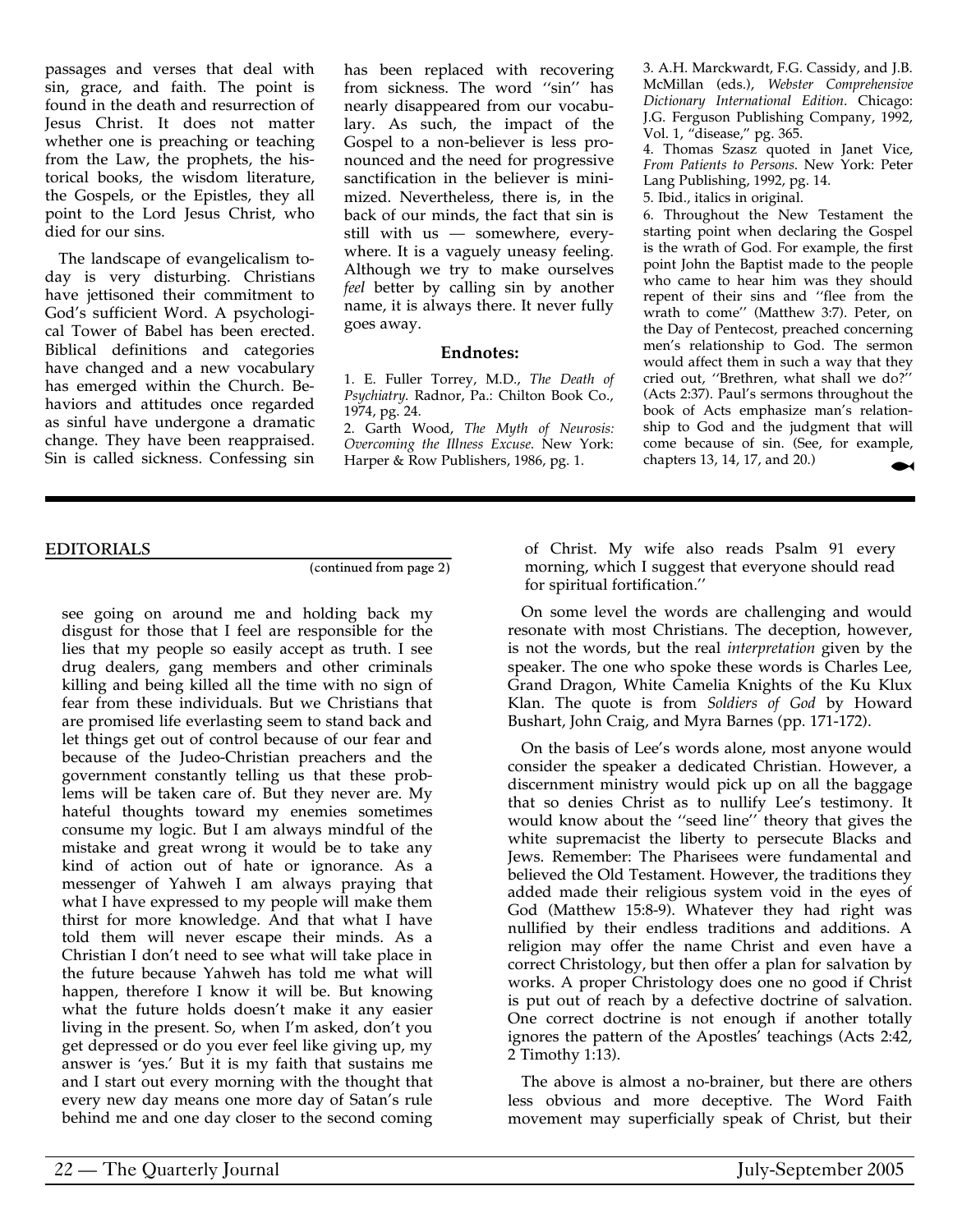Christology of a born-again Jesus who suffered in hell, denies the Christ of the Bible and is rank heresy. Using Christian words and defining them in non-Christian ways is the essence of deception and cultism.

There are many reasons we need organizations such as PFO. We need to help one another spot deception. We need to help one another be more discerning overall.

Pray for PFO — support it with your prayers and gifts. It is a ministry that is desperately needed as the darkness and deception deepens. There are men who want to be thought of as evangelical who sit on the boards of organizations of New Age gurus, and who endorse New Age teachers and a Catholic contemplative web site. Someone needs to sound the alarm on the fence-straddling.

''Now I urge you, brethren, note those who cause divisions and offenses, contrary to the doctrine which you have learned, and avoid them. For those who are such do not serve our Lord Jesus Christ, but their own belly, and by smooth words and flattering speech deceive the hearts of the simple'' (Romans 16:17-18, NKJV).

**—GRF**

#### NEWS UPDATES

(continued from page 3)

Meyer's organization indicates that the homes were originally purchased as investments for the ministry. ''The increase in property values makes it hard not to sell,'' Sutherland told the *Post-Dispatch*.

In a report last April, the *Post-Dispatch* revealed that the ''ministry's board of trustees, which is led by Joyce Meyer, agreed to pay her a \$900,000 annual salary in 2002 and 2003. The board agreed to give her husband, Dave Meyer, the board's vice president, an annual salary of \$450,000 in each of those same two years.''

As a result of the newspaper's 2003 reports, Meyer, beginning in 2004, reduced her salary to \$250,000, but still receives additional perks, including a ''portion of the \$3 million a year in royalties earned from books and tapes.'' Weeks after the *Post-Dispatch's* initial reports divulged her expensive lifestyle, the televangelist told listeners at a local St. Louis-area conference that the news articles were a ''satanic plot.''

**—MKG**

# WHO IS THIS NEW POPE?

On April 19, 2005, German Cardinal Joseph Ratzinger was elected Pope of the Roman Catholic Church. In his opening statement, he acknowledged his need for help from Jesus, Mary, and the Saints.

The new pontiff is certainly well known in the Vatican, but not to the general public. Ratzinger, the oldest of the candidates at 78, became a Cardinal in 1977 and was appointed guardian of the church's doctrinal orthodoxy in 1981. He is an old-line Catholic and was a trusted friend of former Pope John Paul II. John Paul was the velvet glove, but Ratzinger was the clenched fist inside. He was one of the key men John Paul relied on to silence dissident theologians and reiterate church teaching. There is a reason he is referred to as the Vatican's enforcer and was responsible for the excommunication of dissidents.

In electing Ratzinger, the College of Cardinals has signaled to Catholics worldwide that it is business as usual. The new Pope is definitely conservative and a traditionalist. News reports speak of Ratzinger's inflexible reputation. One of the major issues, celibate clergy, will continue to be practiced and debated. Ratzinger has always been a tough opponent of practicing homosexuals and the ordination of women. Women's rights probably will not be high on his agenda, either. He holds all the dogmas and traditions of Rome with deep committment.

Ratzinger has selected the name Pope Benedict XVl. Benedict XV was the Pope of the First World War, reigning from 1914-1922. He is best known for canonizing Joan of Arc as a Saint. He spoke unrealistically of global peace and reconcilation between nations, but was marginalized and ignored by the world powers at the time. The powers of that day saw him as a nothing but a provincial potentate. Perhaps Ratzinger wishes to signal the world that he is a man of peace and for peace among all nations. Perhaps he wishes to give his papacy an aura of global concern. Perhaps he can be the new Benedict that the world will heed. The choice of the name is certainly not arbitrary. It is all about image.

Already, conservatives and liberals within Catholicism are taking sides. Ratzinger most likely will have a stormy and controversial papacy with little internal change for some years. There is little chance that anything in Rome will tilt back toward Scripture. Ratzinger undoubtedly will tenaciously uphold dogma, tradtion, and papal infallibility. Publicly, Ratzinger will speak of Christians uniting, but in Ratzinger's mind Christian unity involves all coming under the papal banner.

As Ratzinger reaffirms Catholic traditions, Bible-believing Christians could benefit. The cafeteria theology of American Catholics confuses and misleads even them. As the differences between Roman Catholicism and orthodox Christianity become clearer, witnessing could become easier. If Ratzinger makes Catholicism more like pre-Vatican II Catholicism — which he would like to  $$ it surely will prompt more Catholics to questioning their beliefs and perhaps make them more receptive to Bible witness.

**—GRF**